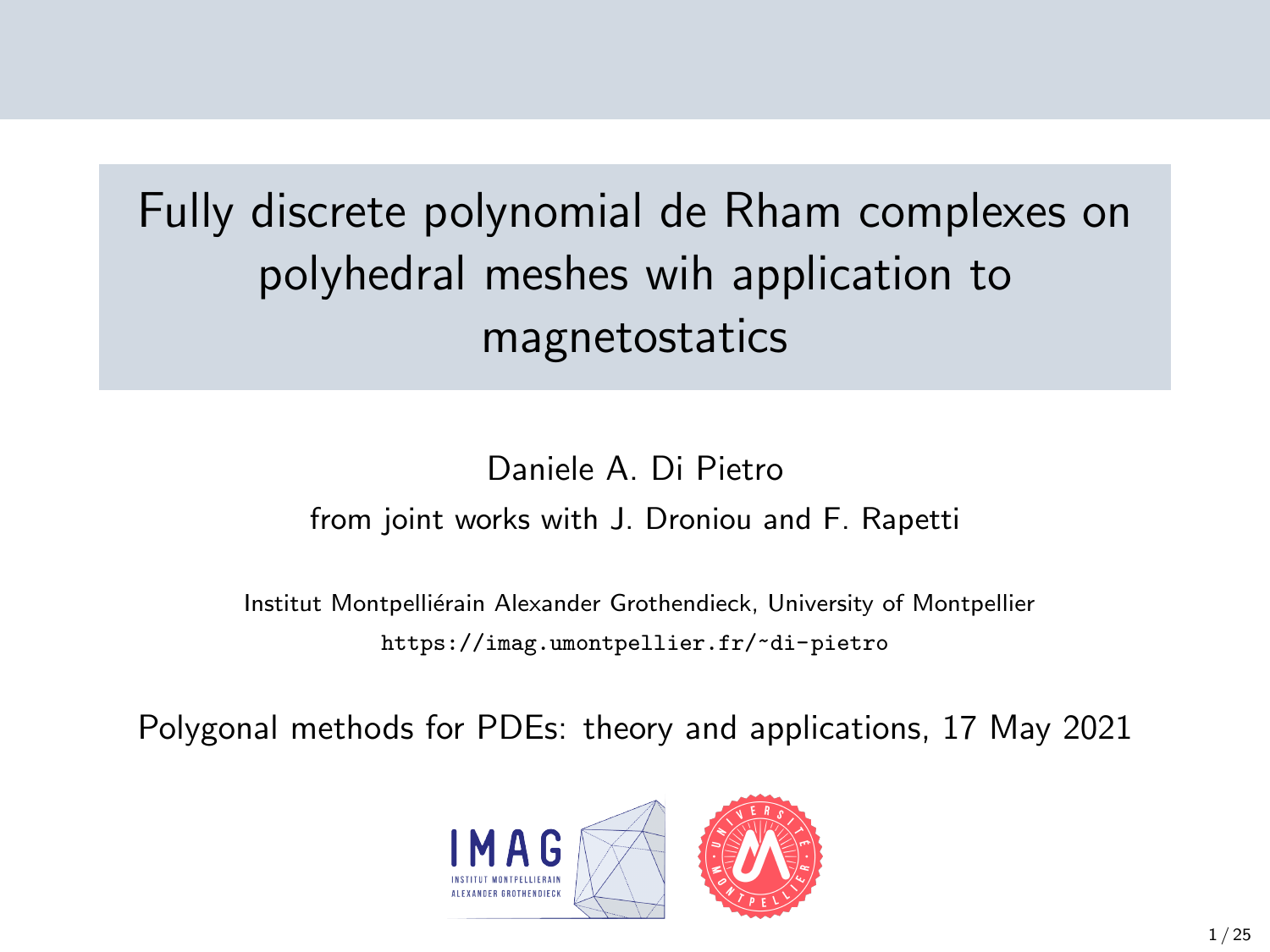# A (not so simple) model problem I

- Let  $\Omega \subset \mathbb{R}^3$  be an open connected polyhedral domain that does not enclose any void
- **■** Let a current density  $f \in \text{curl } H(\text{curl}; \Omega)$  be given
- We consider the problem: Find the <mark>magnetic field  $\boldsymbol{\sigma}:\Omega\to\mathbb{R}^3$  and the</mark> vector potential  $\boldsymbol{u}:\Omega\to\mathbb{R}^3$  s.t.

| $\sigma$ – curl $u=0$            | in $\Omega$ ,       | (vector potential)   |
|----------------------------------|---------------------|----------------------|
| curl $\sigma = f$                | in $\Omega$ ,       | (Ampère's law)       |
| $\mathrm{div}\,\boldsymbol{u}=0$ | in $\Omega$ ,       | (Coulomb's gauge)    |
| $u \times n = 0$                 | on $\partial\Omega$ | (boundary condition) |

■ The extension to variable magnetic permeability is straightforward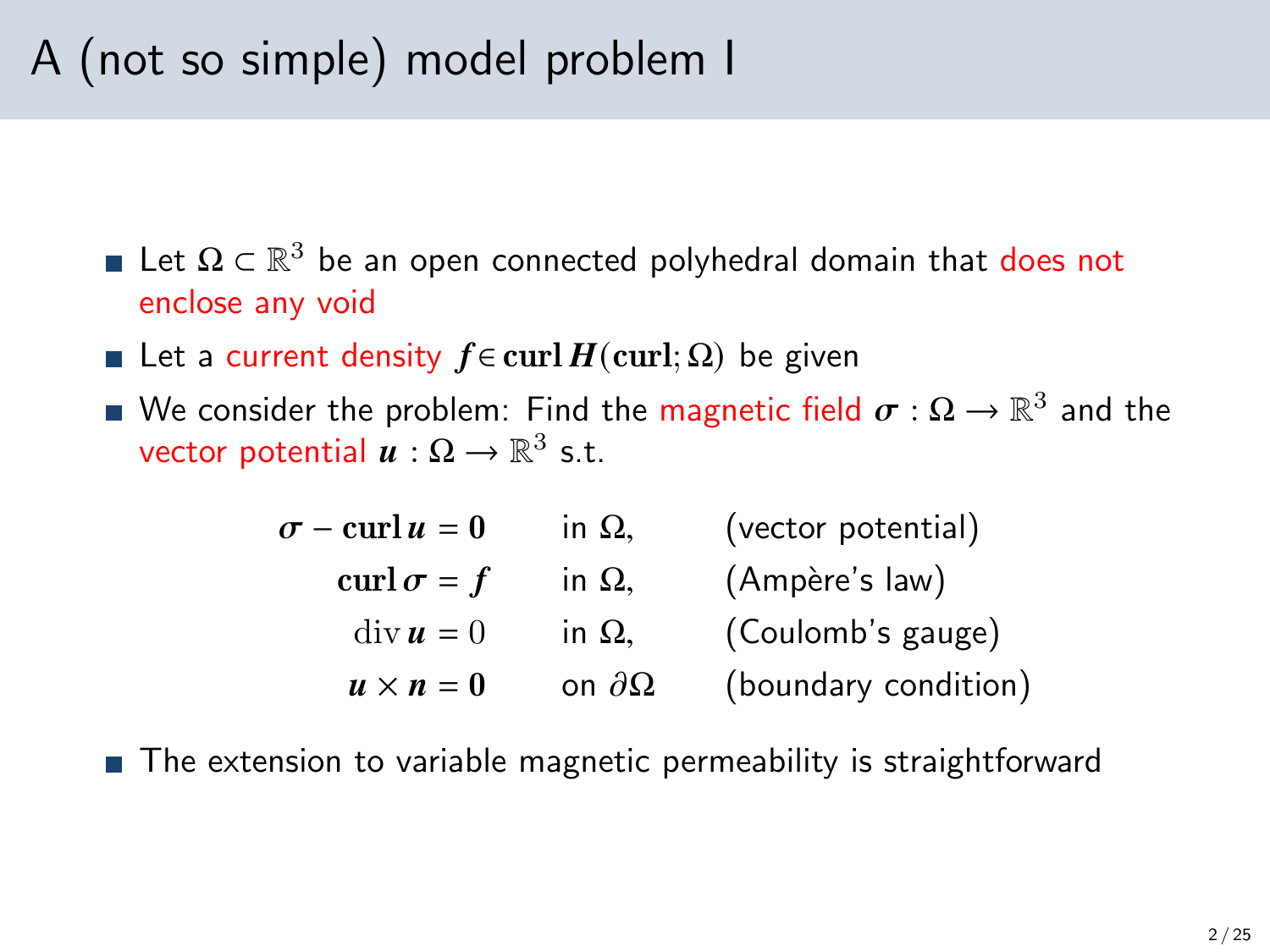**■** In weak formulation: Find  $(σ, u) ∈ H$ (curl; Ω)  $× H$ (div; Ω) s.t.

$$
\int_{\Omega} \sigma \cdot \tau - \int_{\Omega} u \cdot \operatorname{curl} \tau = 0 \qquad \forall \tau \in H(\operatorname{curl}; \Omega),
$$

$$
\int_{\Omega} \operatorname{curl} \sigma \cdot v + \int_{\Omega} \operatorname{div} u \operatorname{div} v = \int_{\Omega} f \cdot v \quad \forall v \in H(\operatorname{div}; \Omega)
$$

■ Well-posedness hinges on the exactness of the following portion of the de Rham complex:

$$
\mathbb{R} \xrightarrow{i_{\Omega}} H^{1}(\Omega) \xrightarrow{\text{grad}} \mathbf{H}(\text{curl};\Omega) \xrightarrow{\text{curl}} \mathbf{H}(\text{div};\Omega) \xrightarrow{\text{div}} L^{2}(\Omega) \xrightarrow{0} \{0\}
$$

■ This exactness property is also needed at the discrete level!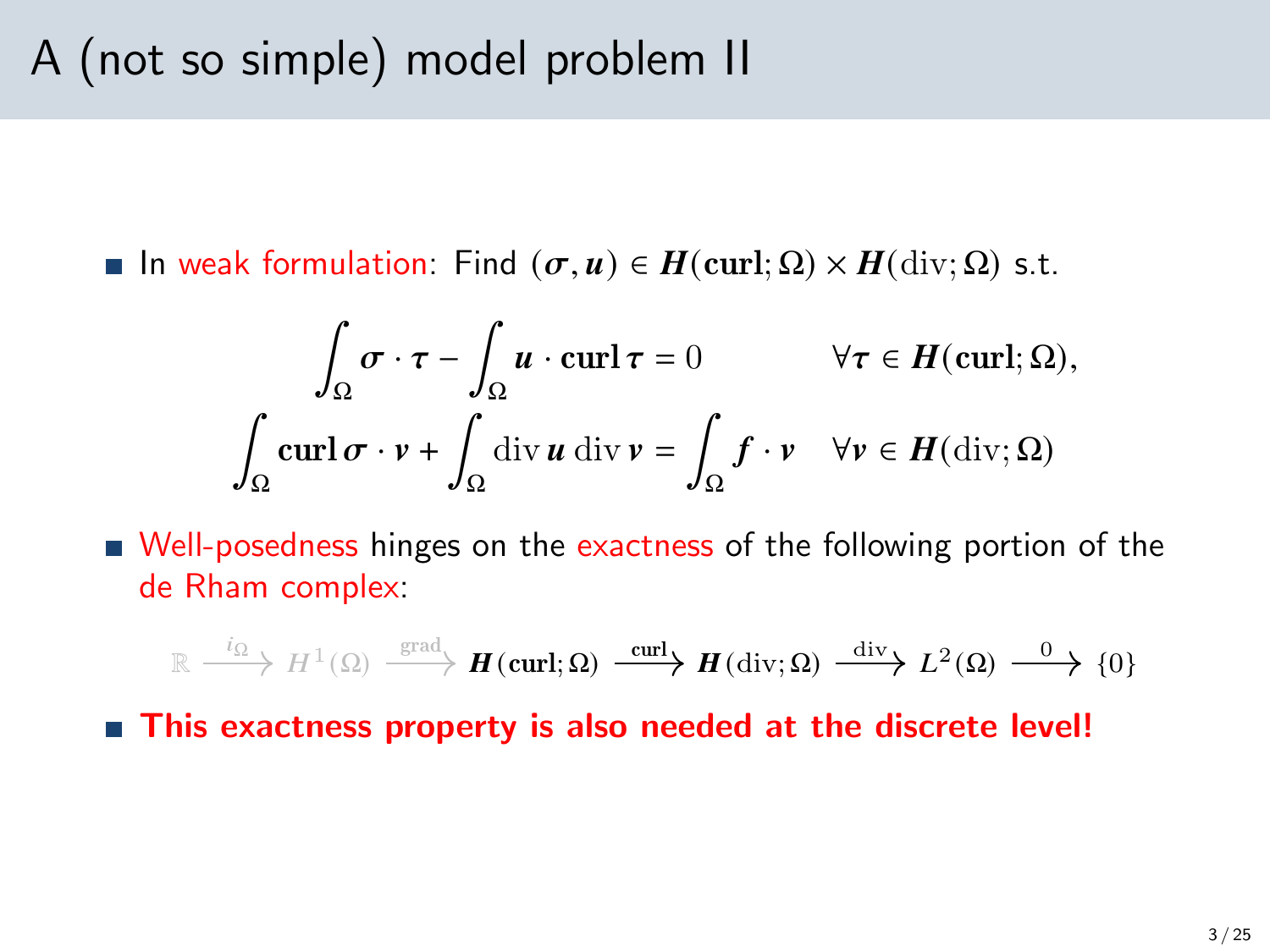## Some approximations of the de Rham complex

Classical Finite Element methods on standard meshes

- Mixed Finite Elements [\[Raviart and Thomas, 1977,](#page-24-0) Nédélec, 1980]
- Whitney forms [\[Bossavit, 1988\]](#page-23-0)
- Finite Element Exterior Calculus [\[Arnold, 2018\]](#page-23-1)
- $\blacksquare$ . . . .
- **Low-order polyhedral methods:** 
	- **Mimetic Finite Differences [Brezzi, Lipnikov, Shashkov, 2005]**
	- Discrete Geometric Approach [Codecasa, Specogna, Trevisan, 2009]
	- Gompatible Discrete Operators [\[Bonelle and Ern, 2014\]](#page-23-2)
- $\blacksquare$  High-order polyhedral methods:
	- VEM [Beirão da Veiga, Brezzi, Dassi, Marini, Russo, 2016-2018]
	- Discrete de Rham (DDR) methods
- References for this presentation:
	- Precursor works on DDR [\[DP et al., 2020,](#page-24-2) [DP and Droniou, 2021b\]](#page-23-3)
	- **DDR** complexes with Koszul complements [DP and Droniou, 2021]
	- Bridges DDR-VEM [Beirão da Veiga, Dassi, DP, Droniou, 2021]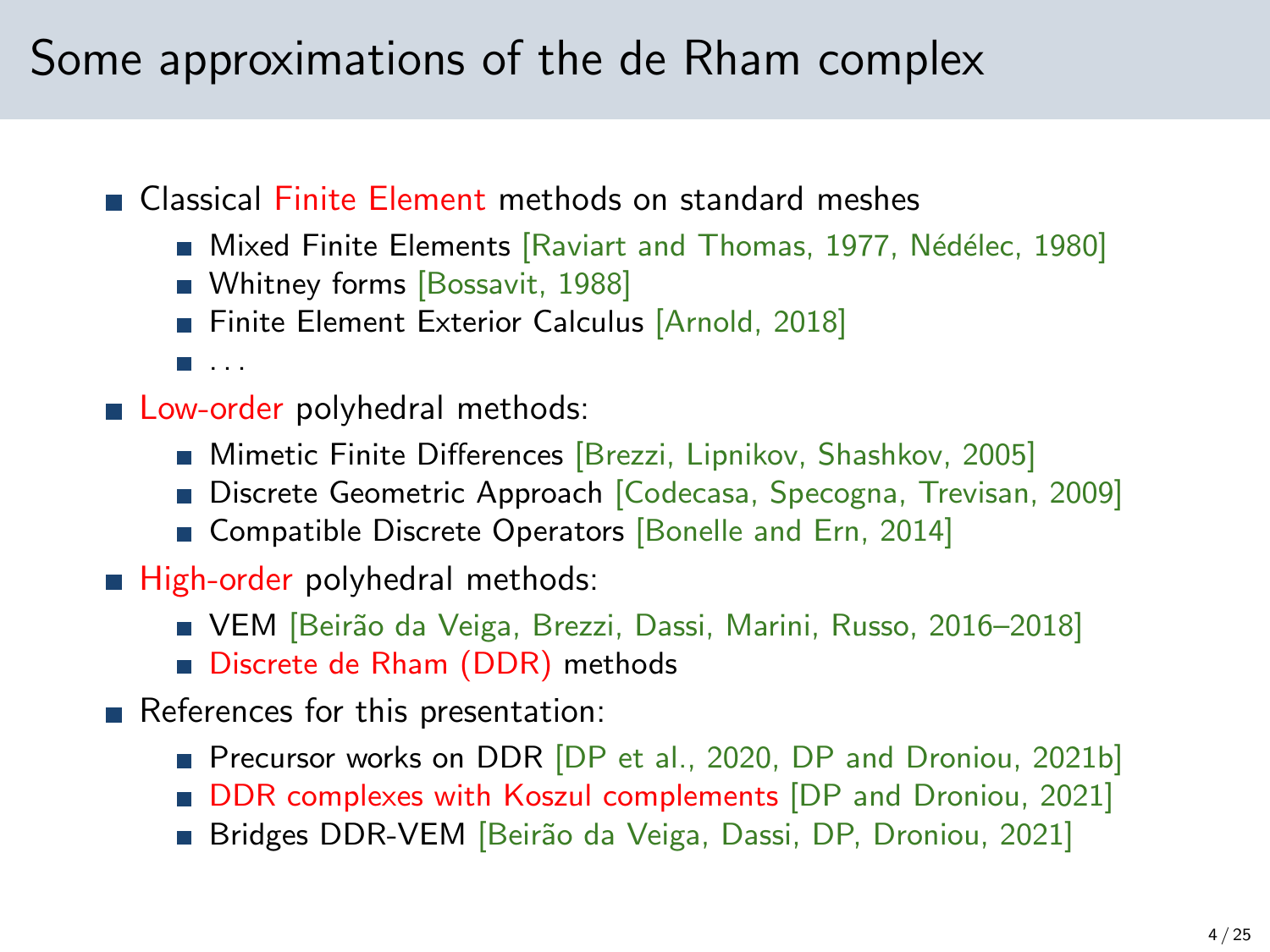## The discrete de Rham (DDR) approach I



Figure: Examples of polytopal meshes supported by the DDR approach **Key idea:** replace both spaces and operators by discrete counterparts

$$
\mathbb{R} \xrightarrow{I_{\text{grad},h}^k} \underline{X}_{\text{grad},h}^k \xrightarrow{\underline{G}_h^k} \underline{X}_{\text{curl},h}^k \xrightarrow{\underline{C}_h^k} \underline{X}_{\text{div},h}^k \xrightarrow{D_h^k} \mathcal{P}^k(\mathcal{T}_h) \xrightarrow{0} \{0\}
$$

■ Support of general polyhedral meshes and high-order

Exactness proved at the discrete level (directly usable for stability)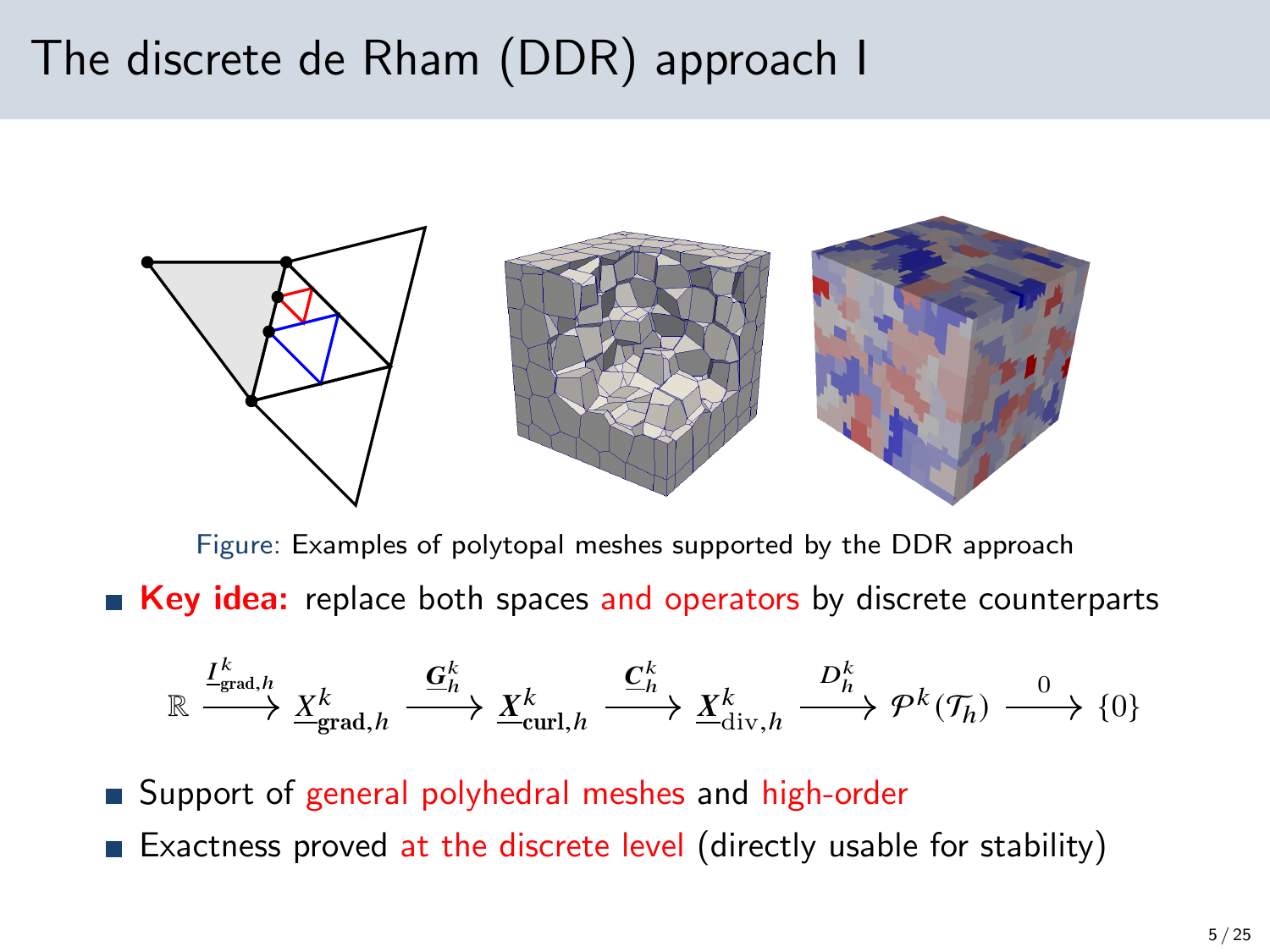## The discrete de Rham (DDR) approach II



- The fully discrete spaces are spanned by vectors of polynomials
- **Polynomial components attached to geometric objects** 
	- $\blacksquare$  emulate the continuity properties of the corresponding space
	- enable the reconstruction of vector calculus operators and potentials
- The key ingredient is the Stokes formula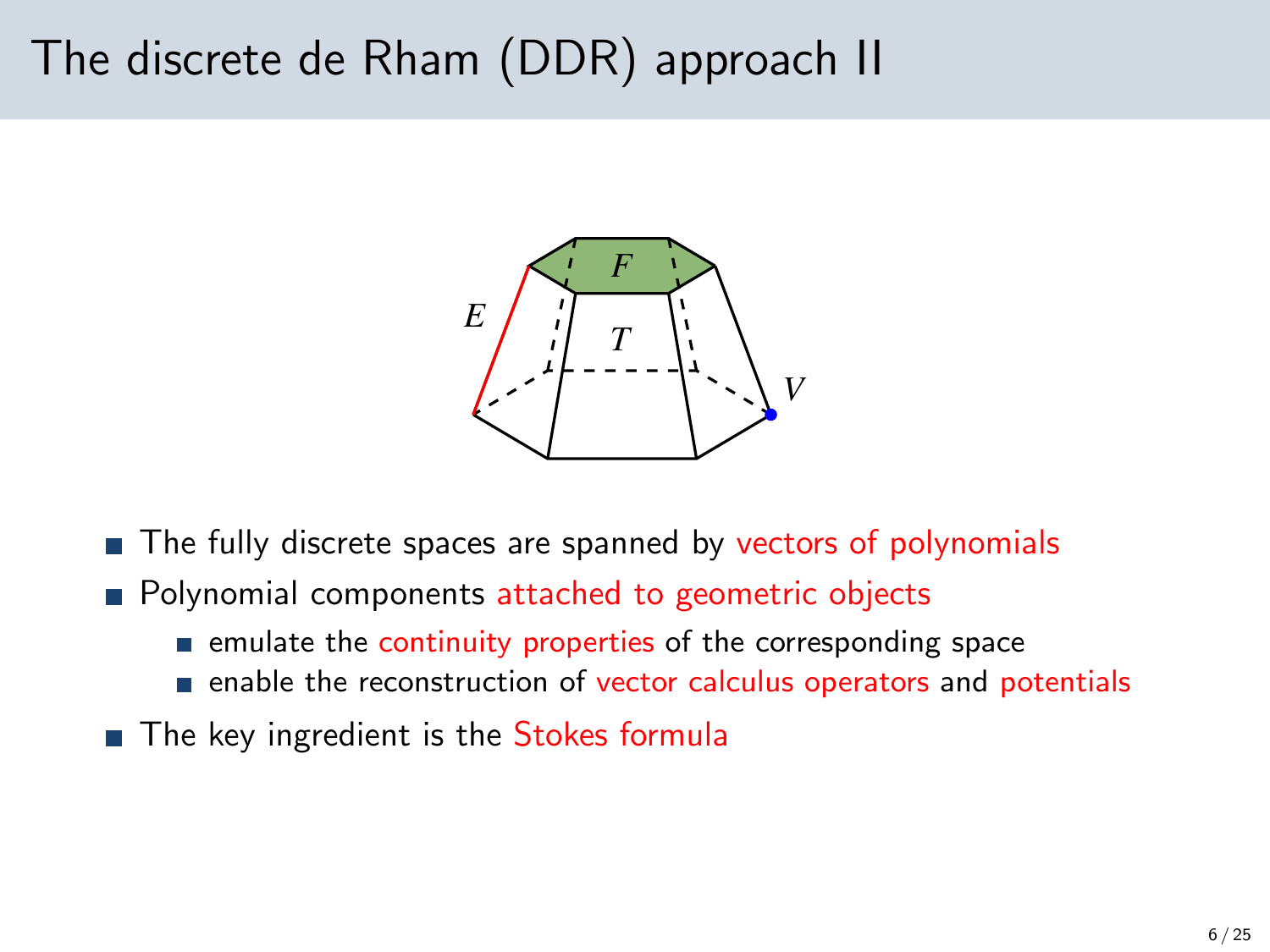#### The two-dimensional case Continuous exact complex

Let F be a mesh face and set, for smooth  $q: F \to \mathbb{R}$  and  $v: F \to \mathbb{R}^2$ ,

$$
\mathbf{rot}_F q \coloneqq \varrho_{-\pi/2}(\mathbf{grad}_F q) \qquad \text{rot}_F \, \mathbf{v} \coloneqq \mathrm{div}_F (\varrho_{-\pi/2} \mathbf{v})
$$

■ We derive a discrete counterpart of the two-dimensional local complex:

$$
\mathbb{R} \xrightarrow{i_F} H^1(F) \xrightarrow{\text{grad}_F} H(\text{rot}; F) \xrightarrow{\text{rot}_F} L^2(F) \xrightarrow{0} \{0\}
$$

We will need the following decompositions of  $\mathcal{P}^k(F)^2$ :

$$
\mathcal{P}^{k}(F)^{2} = \underbrace{\text{rot}_{F} \mathcal{P}^{k+1}(F)}_{\mathcal{R}^{k}(F)} \oplus \underbrace{(\mathbf{x} - \mathbf{x}_{F}) \mathcal{P}^{k-1}(F)}_{\mathcal{R}^{c,k}(F)}
$$
\n
$$
= \underbrace{\text{grad}_{F} \mathcal{P}^{k+1}(F)}_{\mathcal{G}^{k}(F)} \oplus \underbrace{(\mathbf{x} - \mathbf{x}_{F})^{\perp} \mathcal{P}^{k-1}(F)}_{\mathcal{G}^{c,k}(F)}
$$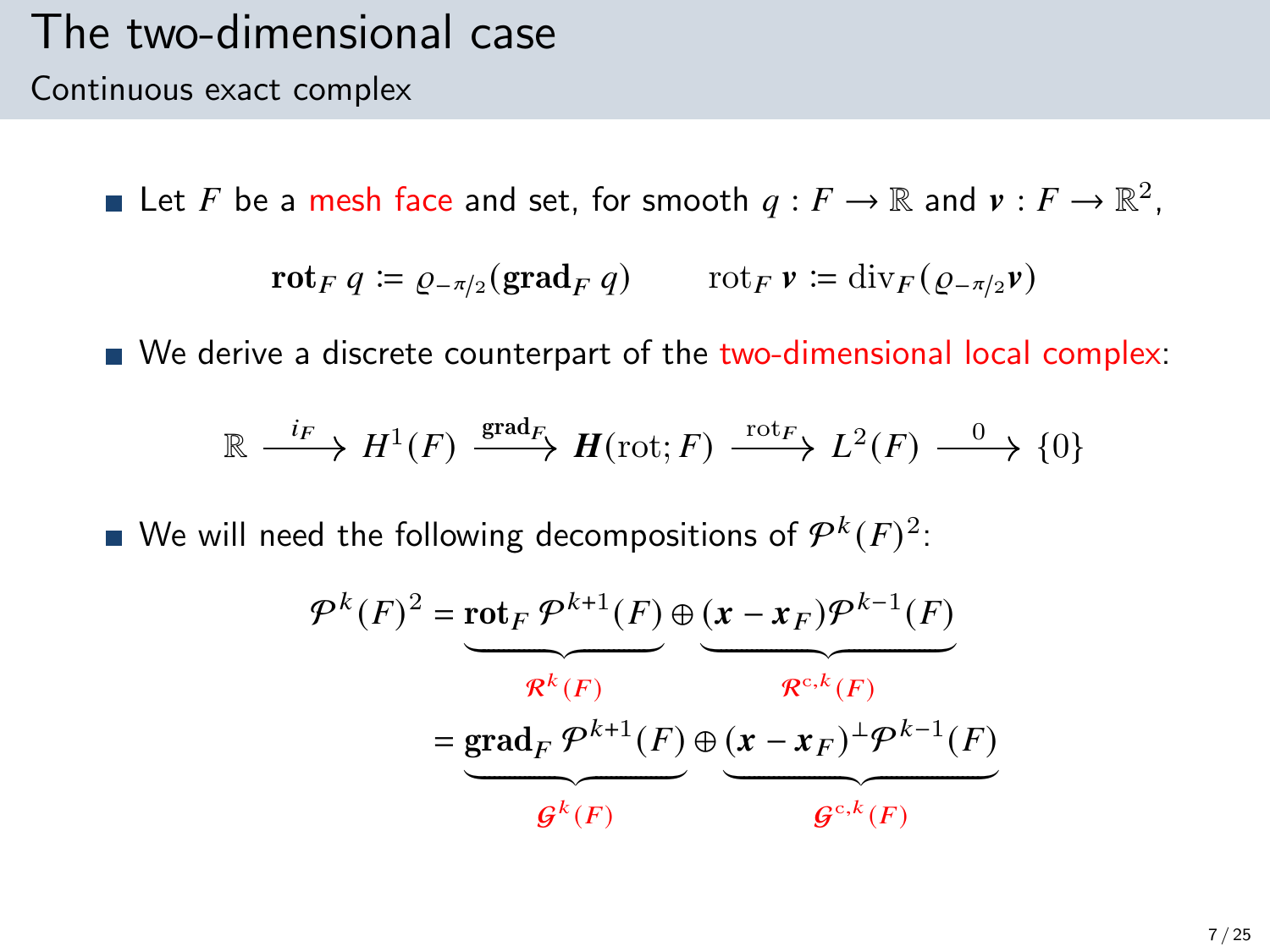# The two-dimensional case

A key remark

Let  $q \in \mathcal{P}^{k+1}(F)$ . For any  $v \in \mathcal{P}^k(F)^2$ , we have ∫  $\int\limits_F\, \mathrm{grad}_F\ q\cdot v = -\, \int\,$  $\int_F q \, \text{div}_F v$  $\widetilde{\epsilon^{p^{k-1}}(F)}$ + Õ  $E\overline{\epsilon}\overline{\mathcal{E}}_F$  $\omega_{FE}\int_E q_{|\partial F}(\mathbf{v}\cdot\mathbf{n}_{FE})$  $=-$  /  $\int_{F} \pi \frac{k-1}{\varphi} q \, \mathrm{div}_F \, \nu + \sum_{F \subset S}$  $E \overline{\epsilon} \overline{\mathcal{E}}_F$  $\omega_{FE} \int_E q_{|\partial F} (v \cdot n_{FE})$ 

with  $\pi^{k-1}_{\mathcal{P},F}$   $L^2$ -orthogonal projector on  $\mathcal{P}^{k-1}(F)$ Hence,  $\operatorname{grad}_F q$  can be computed given  $\pi^{k-1}_{\mathcal{P},F} q$  and  $q_{|\partial F}$ 

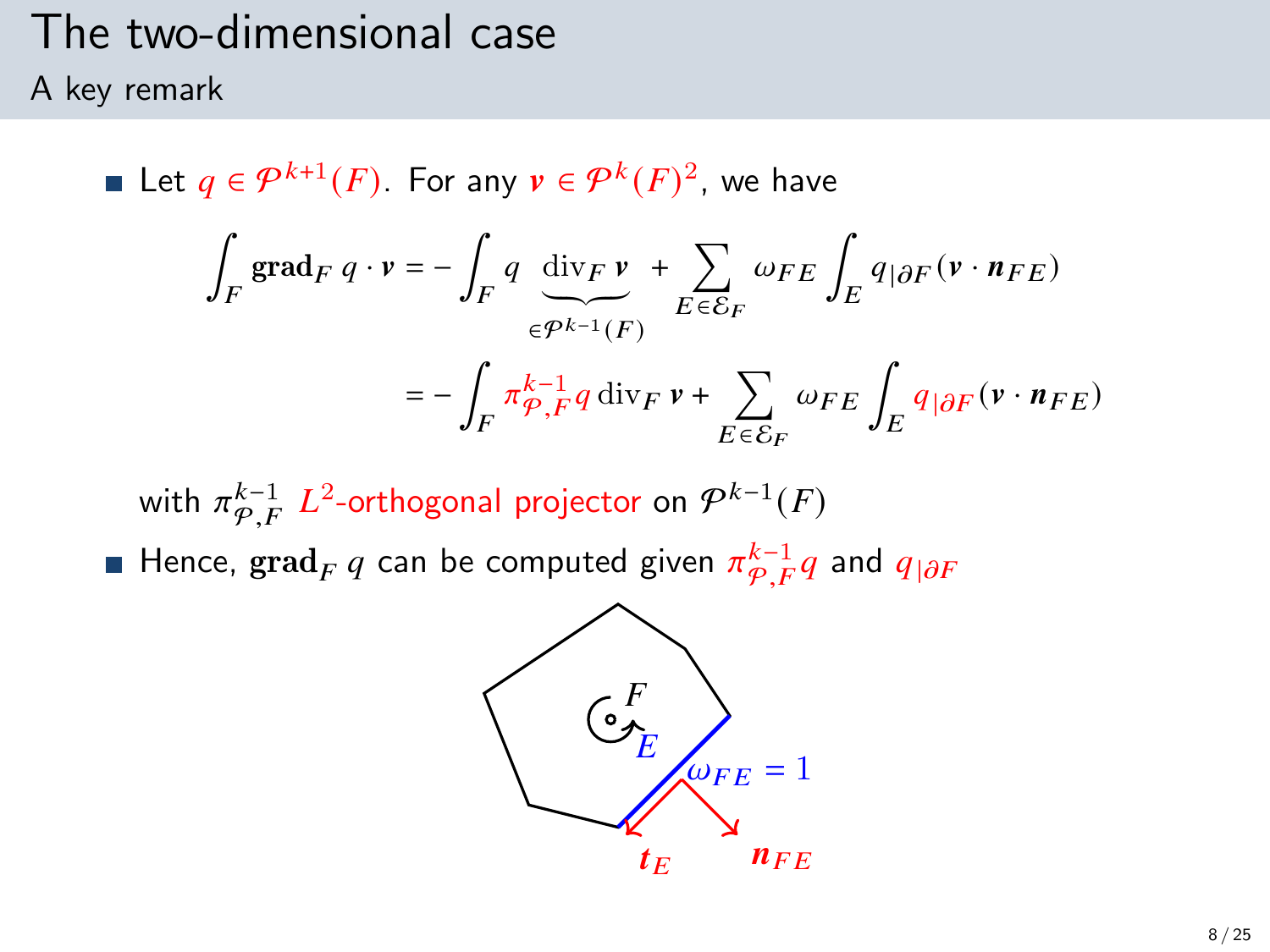### The two-dimensional case Discrete  $H^1(F)$  space



Figure: Number of degrees of freedom for  $\underline{X}^k_{\text{grad},F}$  for  $k \in \{0,1,2\}$ 

Based on this remark, we take as discrete counterpart of  $H^1(F)$ 

$$
\underline{X}_{\text{grad},F}^k := \left\{ \underline{q}_F = (q_F, q_{\partial F}) \, : \, q_F \in \mathcal{P}^{k-1}(F) \text{ and } q_{\partial F} \in \mathcal{P}^{k+1}_c(\mathcal{E}_F) \right\}
$$

The interpolator  $\underline{I^k_{\text{grad},F}}:C^0(\overline{F})\to \underline{X^k_{\text{grad},F}}$  is s.t.,  $\forall q\in C^0(\overline{F}),$ 

$$
\underline{I}_{\text{grad},F}^k q := (\pi_{\mathcal{P},F}^{k-1} q, q_{\partial F}) \text{ with}
$$
\n
$$
\pi_{\mathcal{P},E}^{k-1}(q_{\partial F})_{|E} = \pi_{\mathcal{P},E}^{k-1} q_{|E} \ \forall E \in \mathcal{E}_F \text{ and } q_{\partial F}(x_V) = q(x_V) \ \forall V \in \mathcal{V}_F
$$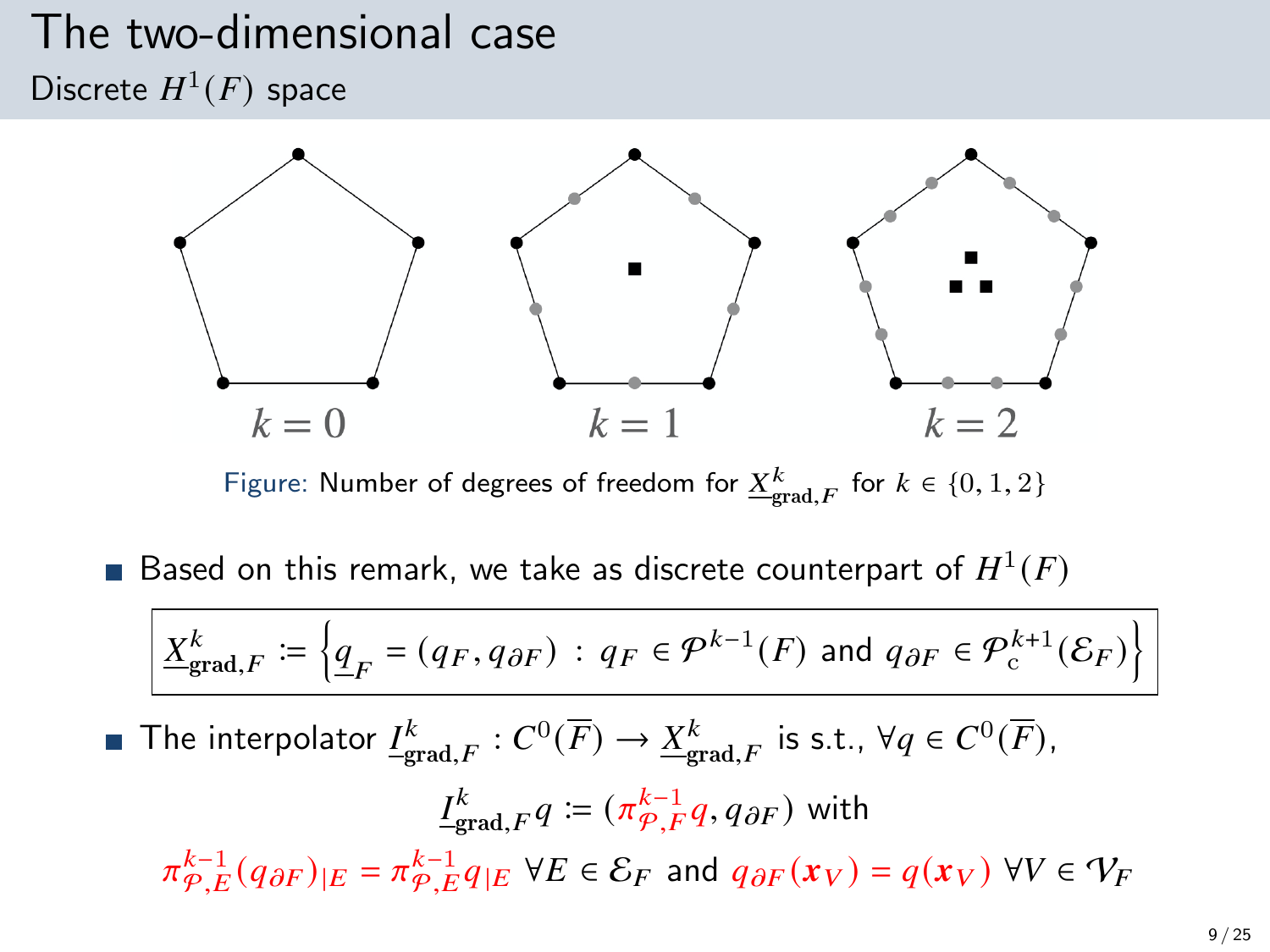# The two-dimensional case Reconstructions in  ${\underline X}^k_{\text{grad},F}$

For all  $E \in \mathcal{E}_F$ , the edge gradient  $G_E^k : \underline{X}_{\text{grad},F}^k \to \mathcal{P}^k(E)$  is s.t.

$$
G_E^k \underline{q}_F \coloneqq \left(q_{\partial F}\right)'_{|E}
$$

The full face gradient  $\mathsf{G}_{F}^k : \underline{X}_{\text{grad},F}^k \to \mathcal{P}^k(F)^2$  is s.t.,  $\forall v \in \mathcal{P}^k(F)^2$ ,

$$
\int_F \mathsf{G}^k_F \underline{q}_F \cdot v = - \int_F q_F \: \mathrm{div}_F \: v + \sum_{E \in \mathcal{E}_F} \omega_{FE} \int_E q_{\partial F} \big( v \cdot \textit{\textbf{n}}_{FE} \big)
$$

By construction, we have polynomial consistency:

$$
\mathsf{G}_{F}^{k}(\underline{I}_{\mathrm{grad},F}^{k}q)=\mathrm{grad}_{F} q \qquad \forall q \in \mathcal{P}^{k+1}(F)
$$

We reconstruct similarly a face potential (scalar trace) in  $\mathcal{P}^{k+1}(F)$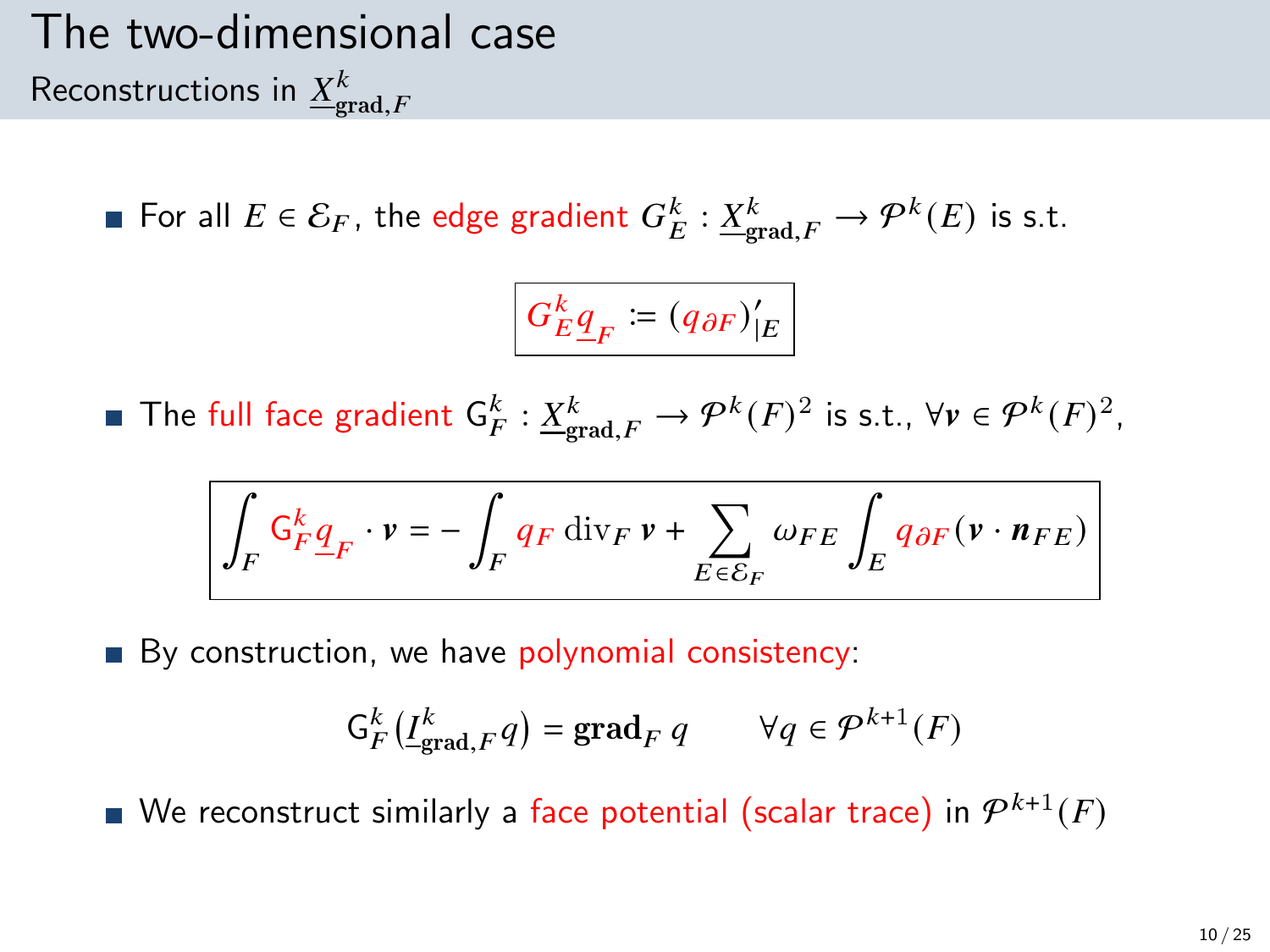# The two-dimensional case

Discrete  $H(\text{rot}; F)$  space



Figure: Number of degrees of freedom for  $\underline{X}^k_{\mathrm{curl},F}$  for  $k \in \{0,1,2\}$ 

We reason starting from:  $\forall v \in \mathcal{N}^{k+1}(F) \coloneqq \mathcal{G}^{k}(F) \oplus \mathcal{G}^{c, k+1}(F)$ , ∫  $\int_{F}$ rot $_{F}$   $\mathbf{v}$   $q = \int_{F}$  $\int_F \mathbf{v} \cdot \mathbf{rot}_F q$  $\widetilde{\in} \widetilde{\mathcal{R}^{k-1}(F)}$ − Õ  $E \overline{\epsilon} \overline{\mathcal{E}}_F$  $\omega_{FE}\int_E\left(\mathbf{v}\cdot\boldsymbol{t}_E\right)\left[q\right]\varepsilon$  $\widetilde{\epsilon^{pk}(E)}$  $\forall q \in \mathcal{P}^k(F)$ 

**This leads to the following discrete counterpart of**  $H(\text{rot}; F)$ **:** 

$$
\underline{X}_{\text{curl},F}^{k} \coloneqq \left\{ \underline{v}_{F} = (\nu_{\mathcal{R},F}, \nu_{\mathcal{R},F}^c, (\nu_{E})_{E \in \mathcal{E}_{F}}) : \right.
$$
\n
$$
\nu_{\mathcal{R},F} \in \mathcal{R}^{k-1}(F), \nu_{\mathcal{R},F}^c \in \mathcal{R}^{c,k}(F), \nu_{E} \in \mathcal{P}^k(E) \,\,\forall E \in \mathcal{E}_{F} \right\}
$$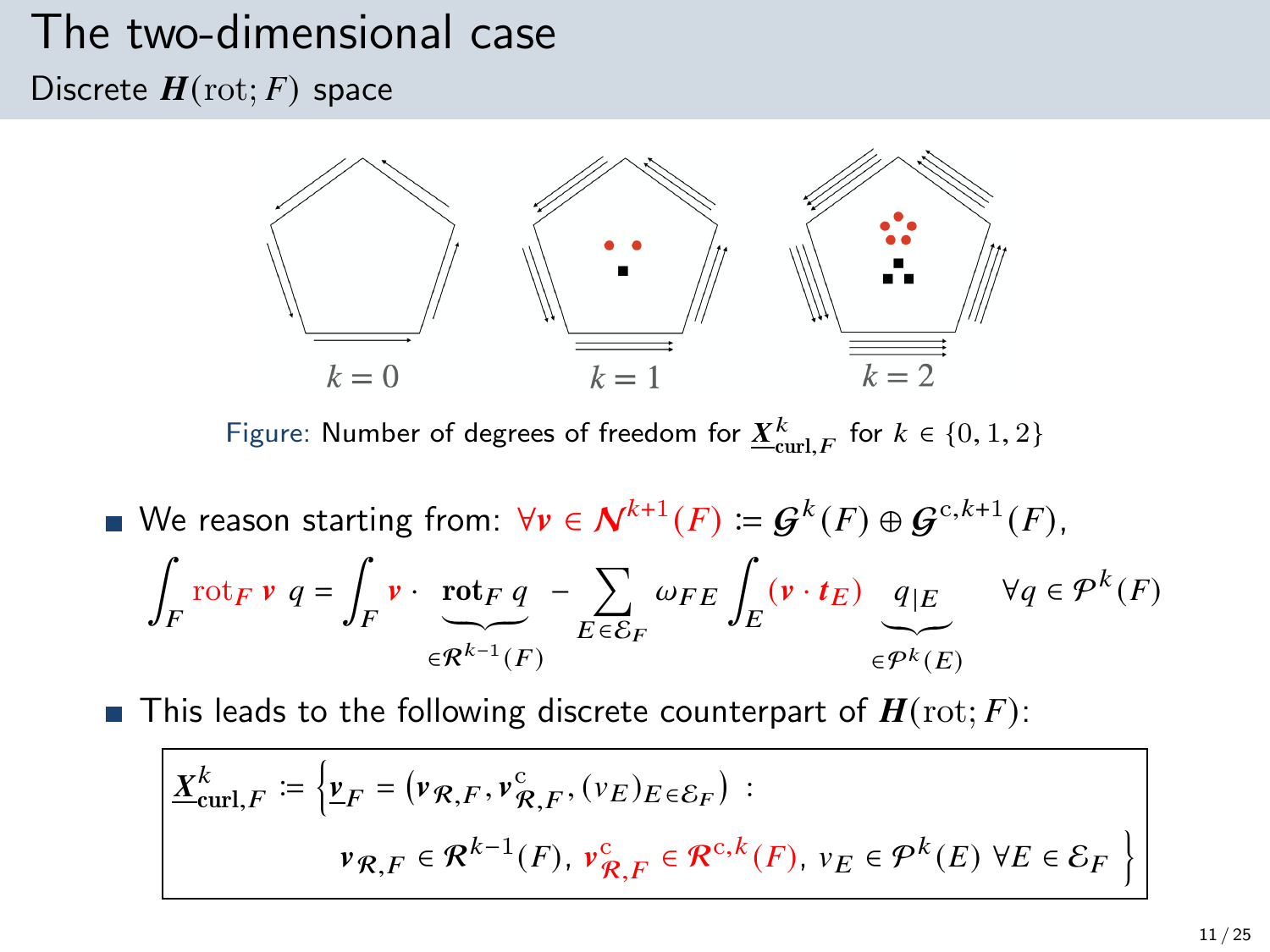# The two-dimensional case Reconstructions in  $\underline{X}^k_{\mathrm{curl},F}$

The face curl operator  $C_F^k : \underline{X}_{\text{curl},F}^k \to \mathcal{P}^k(F)$  is s.t.,

$$
\int_{F} C_{F}^{k} \underline{v}_{F} \ q = \int_{F} \nu_{\mathcal{R},F} \cdot \mathrm{rot}_{F} \ q - \sum_{E \in \mathcal{E}_{F}} \omega_{FE} \int_{E} \nu_{E} \ q \quad \forall q \in \mathcal{P}^{k}(F)
$$

Define the interpolator  $\underline{I}^k_{\text{curl},F} : H^1(F)^2 \to \underline{X}^k_{\text{curl},F}$  s.t.,  $\forall v \in H^1(F)^2$ ,

$$
\underline{I}^k_{\operatorname{curl},F}v\coloneqq\big(\pi^{{k-1}}_{\mathcal{R},F}v,\pi^{{\mathrm{c}},k}_{\mathcal{R},F}v,\big(\pi^k_{\mathcal{P},E}(v_{|E}\cdot t_E)\big)_{E\in\mathcal{E}_F}\big).
$$

 $C_F^k$  is polynomially consistent by construction:

$$
C_F^k(\underline{I}^k_{\operatorname{curl},F}\nu)=\operatorname{rot}_F\nu\qquad\forall\nu\in\textbf{\textit{N}}^{k+1}(F)
$$

We reconstruct similarly a vector potential (tangent trace) in  $\mathcal{P}^k(F)^2$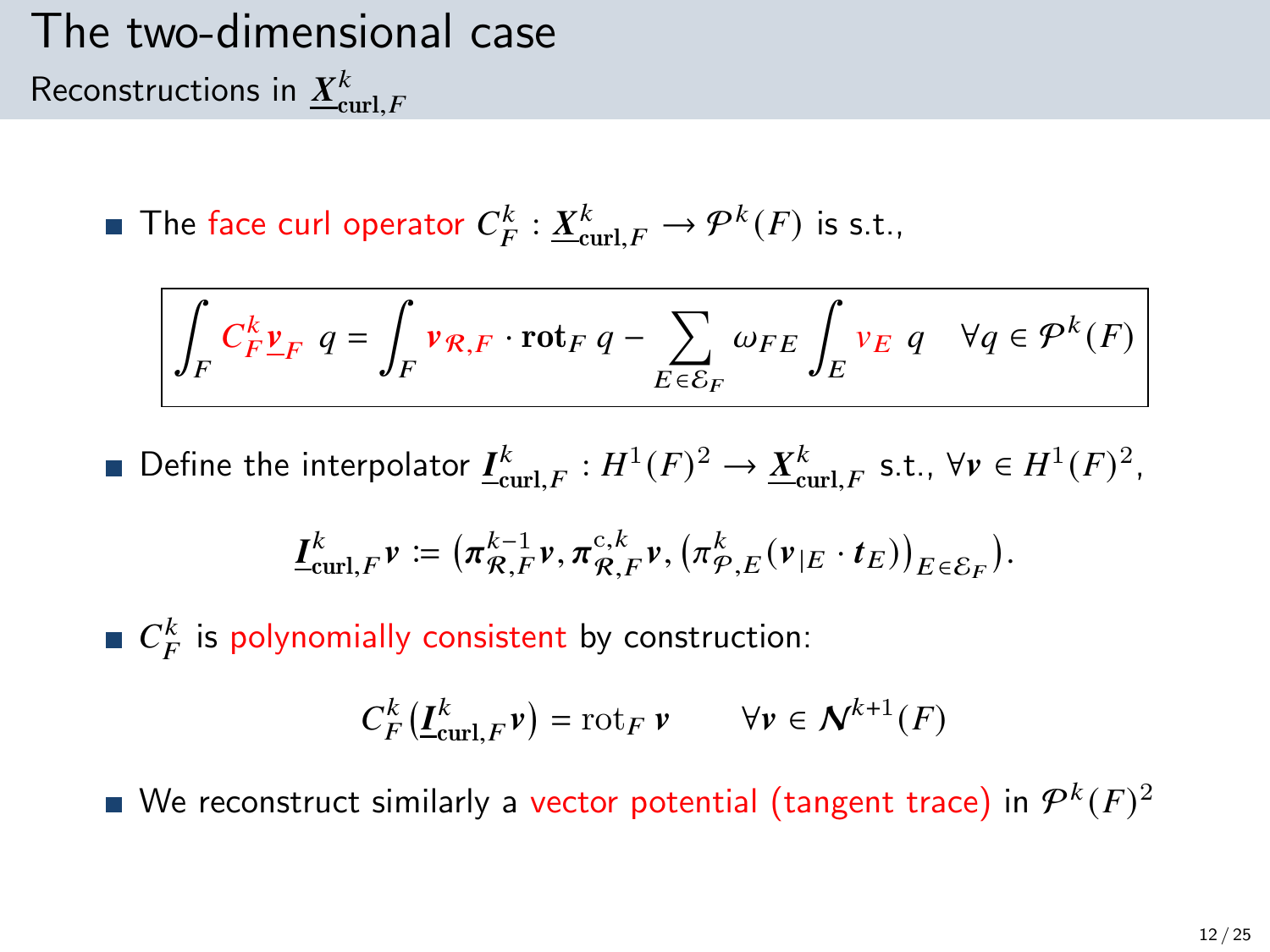Theorem (Exactness of the two-dimensional local DDR complex)

If  $F$  is simply connected, the following local complex is exact:

$$
\mathbb{R} \xrightarrow{\underline{I_{\text{grad},F}^k}} \underline{X_{\text{grad},F}^k} \xrightarrow{\underline{G_F^k}} \underline{X_{\text{curl},F}^k} \xrightarrow{C_F^k} \mathcal{P}^k(F) \xrightarrow{0} \{0\},
$$

where  $\underline{G}^k_F: \underline{X}^k_{\text{grad},F} \to \underline{X}^k_{\text{curl},F}$  is the discrete gradient s.t.,  $\forall \underline{q}_F \in \underline{X}^k_{\text{grad},F}$ ,

$$
\mathbf{\underline{G}}_F^k \underline{\underline{q}}_F \coloneqq \left( \pi_{\mathcal{R},F}^{k-1} ( \mathsf{G}_F^k \underline{\underline{q}}_F ), \pi_{\mathcal{R},F}^{c,k} ( \mathsf{G}_F^k \underline{\underline{q}}_F ), ( \mathsf{G}_E^k \underline{\underline{q}}_F )_{E \in \mathcal{E}_F} \right)
$$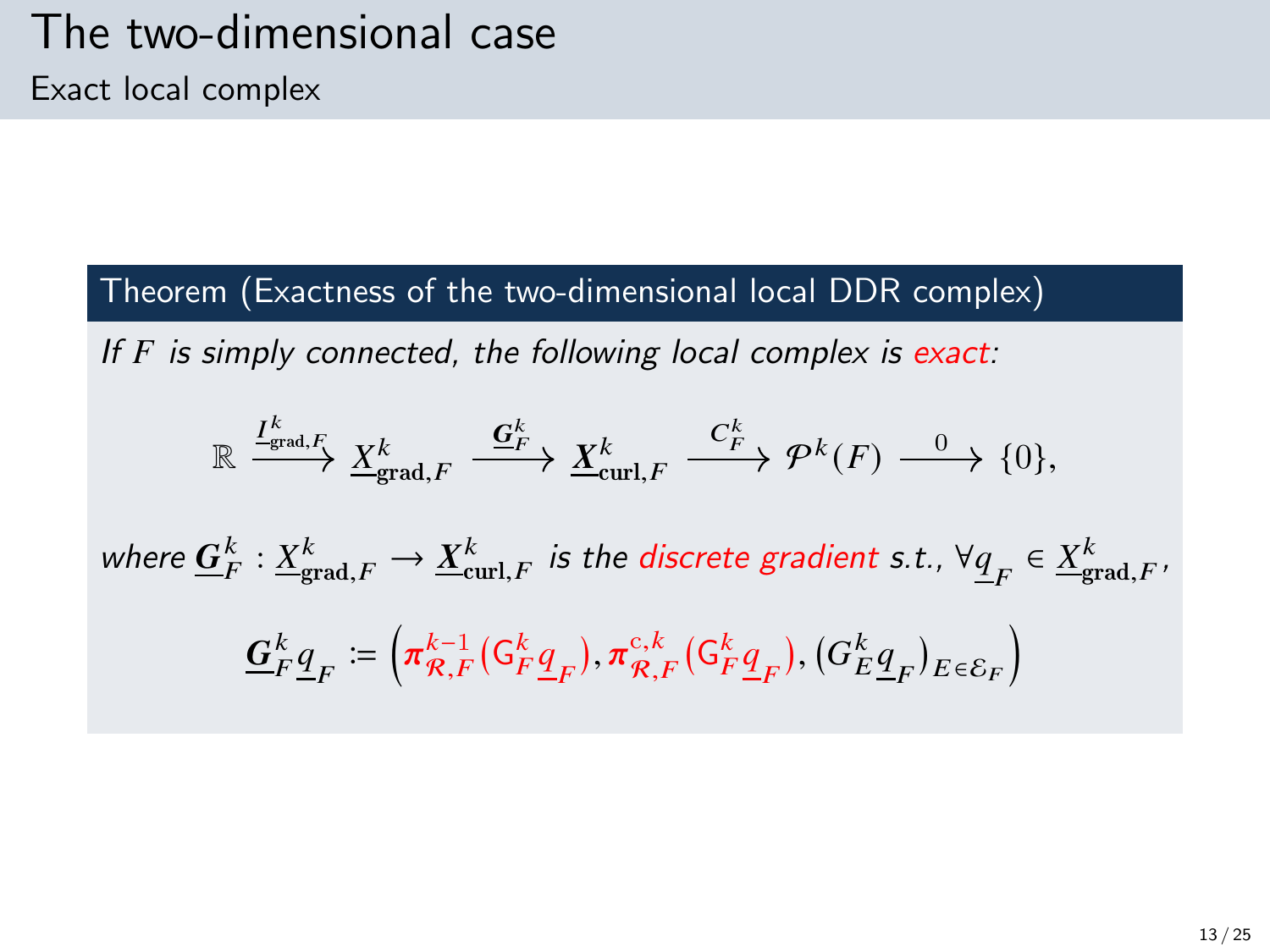### The two-dimensional case Summary

$$
\mathbb{R} \xrightarrow{I^k_{\text{grad},F}} \underline{X}^k_{\text{grad},F} \xrightarrow{\underline{G}^k_{F}} \underline{X}^k_{\text{curl},F} \xrightarrow{C^k_{F}} \mathcal{P}^k(F) \xrightarrow{0} \{0\}
$$

| Space $\mid V$ (vertex) $E$ (edge)                                                                                                                                     |                                              | $F$ (face)                                                                                         |
|------------------------------------------------------------------------------------------------------------------------------------------------------------------------|----------------------------------------------|----------------------------------------------------------------------------------------------------|
| $\left\{ \begin{array}{l} \underline{X}^k_{\mathsf{grad},F} \ \underline{X}^k_{\mathsf{curl},F} \ \mathcal{P}^k(F) \end{array} \right\} \mathbb{R} = \mathcal{P}^k(V)$ | $\mathcal{P}^{k-1}(E)$<br>$\mathcal{P}^k(E)$ | $\mathcal{P}^{k-1}(F)$<br>$\mathcal{R}^{k-1}(F) \times \mathcal{R}^{c,k}(F)$<br>$\mathcal{P}^k(F)$ |

Table: Polynomial components for the two-dimensional spaces

- Interpolators = component-wise  $L^2$ -projections
- Discrete operators  $= L<sup>2</sup>$ -projections of full operator reconstructions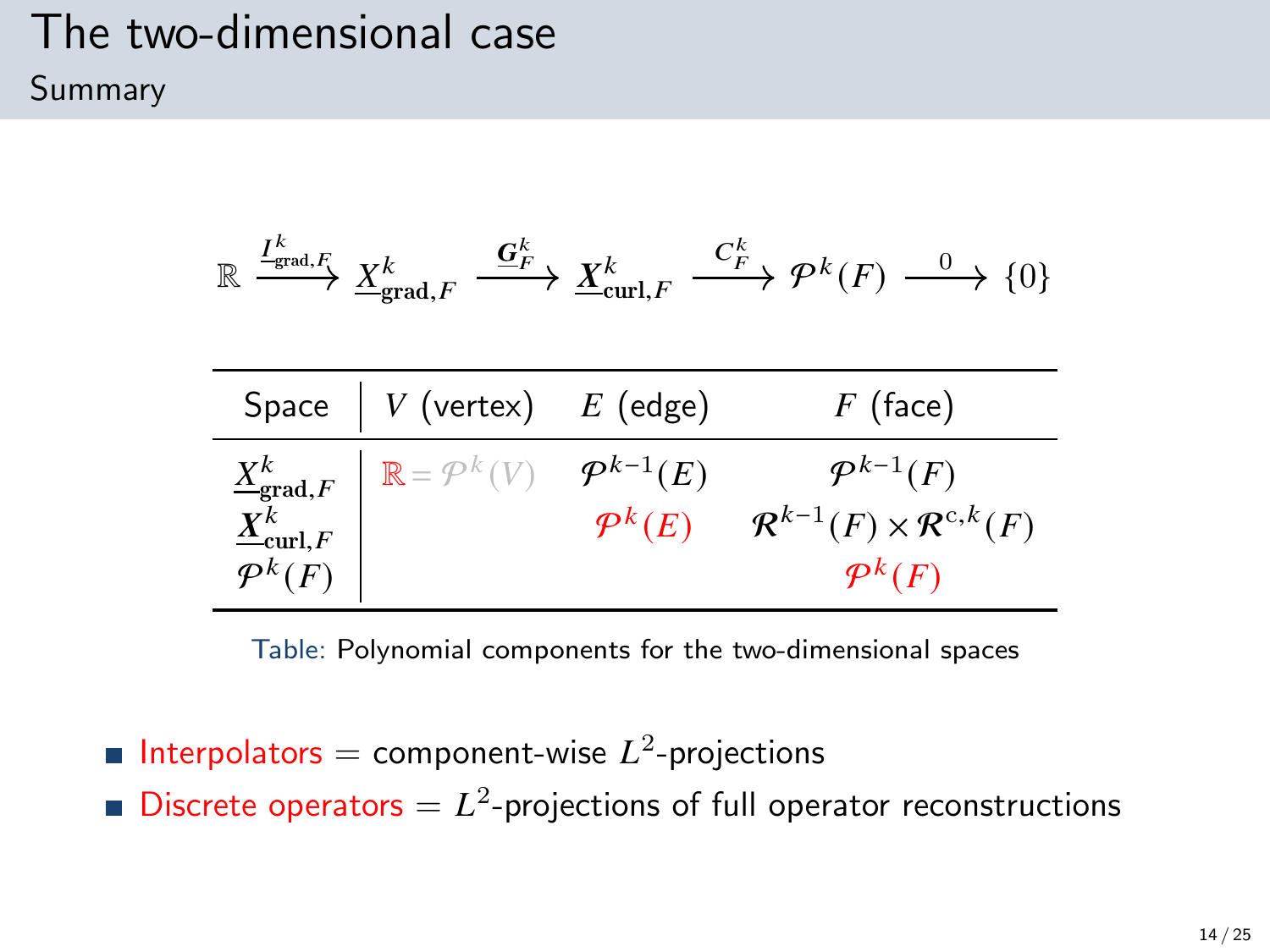### The three-dimensional case I Exact local complex

| $\underline{I}^k_{\text{grad},T}$<br>$\mathbb R$ | $\underline{X}^k_{\text{grad},T}$ | $\stackrel{\mathbf{G}^k_{T}}{\longrightarrow} \underline{X}^k_{\mathrm{curl}, T}$ | $\stackrel{\underline{\boldsymbol{C}}_T^k}{\longrightarrow} \underline{X}^k_{\mathrm{div},T}$ | $\xrightarrow{D_T^k} \mathcal{P}^k(T) \xrightarrow{0} \{0\}$ |
|--------------------------------------------------|-----------------------------------|-----------------------------------------------------------------------------------|-----------------------------------------------------------------------------------------------|--------------------------------------------------------------|
| Space                                            |                                   | E                                                                                 | F                                                                                             | $T$ (element)                                                |
| $\underline{X}^k_{\text{grad},T}$                | $\mathbb R$                       | $\mathcal{P}^{k-1}(E)$                                                            | $\mathcal{P}^{k-1}(F)$                                                                        | $\mathcal{P}^{k-1}(T)$                                       |
| $\underline{X}^k_{\textnormal{curl},T}$          |                                   | $\mathcal{P}^k(E)$                                                                | $\mathcal{R}^{k-1}(F) \times \mathcal{R}^{c,k}(F)$                                            | $\mathcal{R}^{k-1}(T)\times \mathcal{R}^{c,k}(T)$            |
| $\underline{X}^k_{\mathrm{div},T}$               |                                   |                                                                                   | $\mathcal{P}^k(F)$                                                                            | $\mathcal{G}^{k-1}(T)\times\mathcal{G}^{c,k}(T)$             |
| $\mathcal{P}^k(T)$                               |                                   |                                                                                   |                                                                                               | $\mathcal{P}^k(T)$                                           |

Table: Polynomial components for the three-dimensional spaces

Theorem (Exactness of the three-dimensional local DDR complex)

If the mesh element  $T$  has a trivial topology, this complex is exact.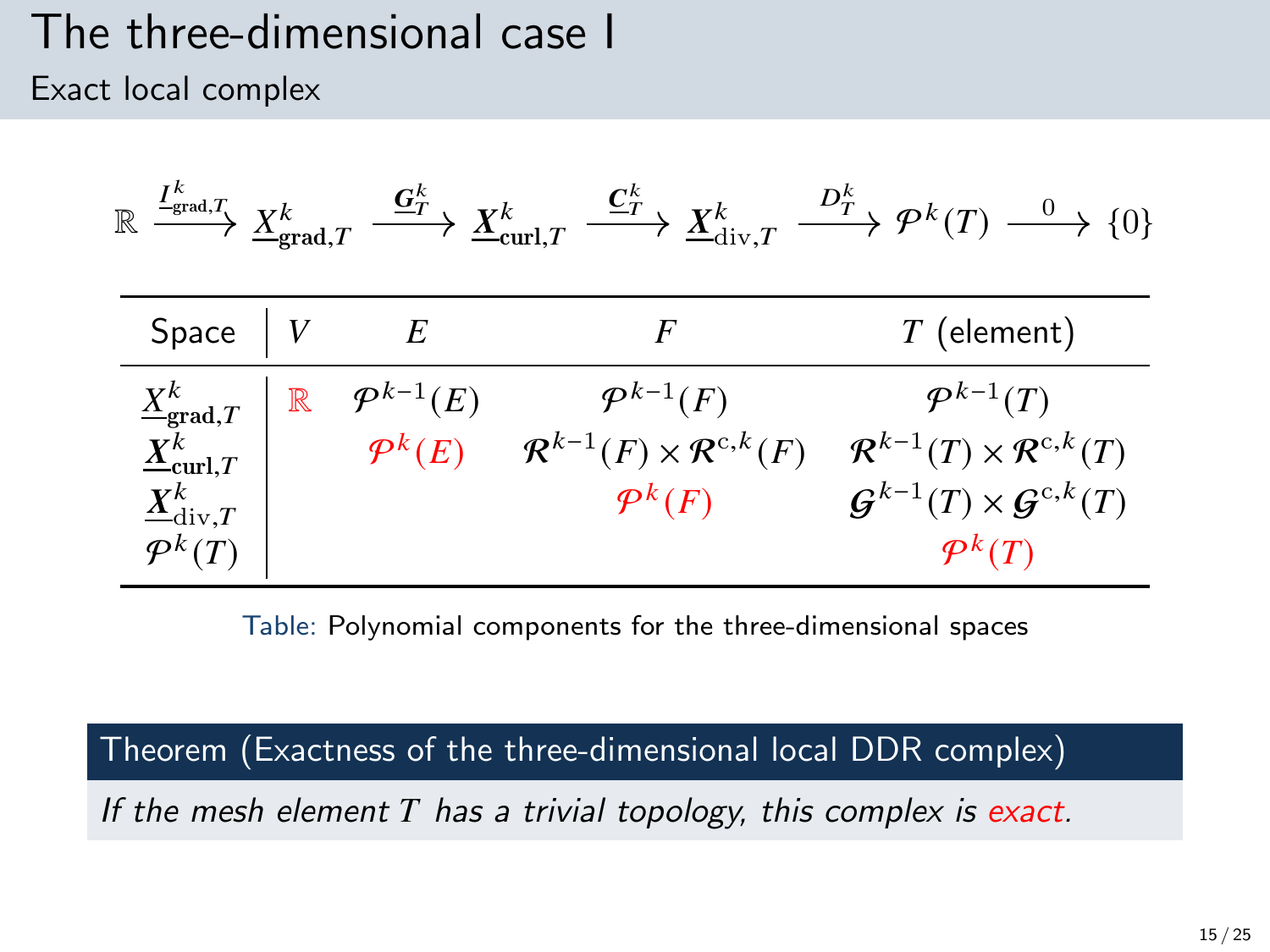# The three-dimensional case II

Exact local complex

| Space                                   | V           | E                      | F                                                                           | T                                                    |  |
|-----------------------------------------|-------------|------------------------|-----------------------------------------------------------------------------|------------------------------------------------------|--|
| DDR (enhancement across the board)      |             |                        |                                                                             |                                                      |  |
| $\underline{X}^k_{\text{grad},h}$       | $\mathbb R$ | $\mathcal{P}^{k-1}(E)$ | $\mathcal{P}^{k-1}(F)$                                                      | $\mathcal{P}^{k-1}(T)$                               |  |
| $\underline{X}^k_{{\rm curl},h}$        |             | $\mathcal{P}^k(E)$     | $\mathcal{R}^{k-1}(F) \oplus \mathcal{R}^{c,k}(F)$                          | $\mathcal{R}^{k-1}(T) \oplus \mathcal{R}^{c,k}(T)$   |  |
| $\underline{X}^k_{\mathrm{div},h}$      |             |                        | $\mathcal{P}^k(F)$                                                          | $\mathcal{G}^{k-1}(T) \oplus \mathcal{G}^{c,k}(T)$   |  |
| $\mathcal{P}^k(\mathcal{T}_h)$          |             |                        |                                                                             | $\mathcal{P}^k(T)$                                   |  |
| VEM (with serendipity)                  |             |                        |                                                                             |                                                      |  |
| $\underline{V}_k^{\rm n}$               | $\mathbb R$ | $\mathcal{P}^{k-1}(E)$ | $\mathcal{R}^{c,\beta_F+1}(F)$                                              | $\mathcal{R}^{c,k}(T)$                               |  |
|                                         |             |                        | $\mathcal{P}^k(E)$ $\mathcal{P}_0^k(F) \times \mathcal{R}^{c,\beta_F+1}(F)$ | $\mathcal{G}^{c,k+1}(T)\times \mathcal{R}^{c,k}(T)$  |  |
| $\frac{V_k^{\text{e}}}{V_k^{\text{f}}}$ |             |                        | $\mathcal{P}^k(F)$                                                          | $\mathcal{G}^{k-1}(T) \oplus \mathcal{G}^{c,k+1}(T)$ |  |
| $\mathcal{P}^{\kappa}(\mathcal{T}_h)$   |             |                        |                                                                             | $\mathcal{P}^k(T)$                                   |  |

Table: Comparison of the DDR and VEM spaces considered in [Beirão da Veiga, Dassi, DP, Droniou, 2021].  $\beta_F$  is a parameter related to serendipity (cf. F. Brezzi's presentation) possibly depending on the face geometry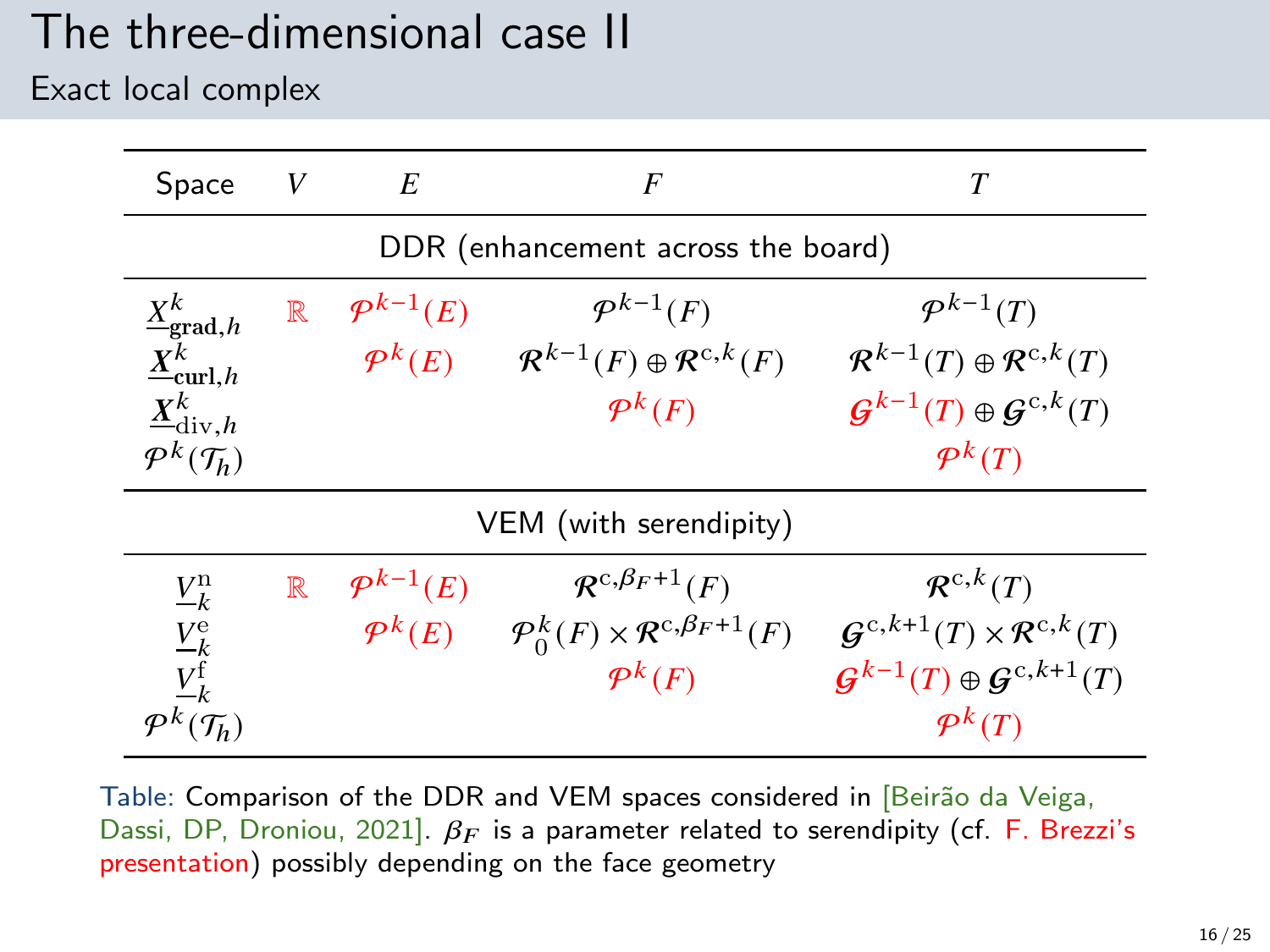## Commutation properties

#### Lemma (Local commutation properties)

It holds, for all  $T \in \mathcal{T}_h$ ,

$$
\begin{aligned}\n\underline{G}_{T}^{k}\left(\underline{I}_{\text{grad},T}^{k}q\right) &= \underline{I}_{\text{curl},T}^{k}\left(\text{grad }q\right) & \forall q \in C^{1}(\overline{T}), \\
\underline{C}_{T}^{k}\left(\underline{I}_{\text{curl},T}^{k}v\right) &= \underline{I}_{\text{div},T}^{k}\left(\text{curl }v\right) & \forall v \in H^{2}(T)^{3}, \\
D_{T}^{k}\left(\underline{I}_{\text{div},T}^{k}w\right) &= \pi_{\mathcal{P},T}^{k}\left(\text{div }w\right) & \forall w \in H^{1}(T)^{3}.\n\end{aligned}
$$

The above properties imply the following commutative diagram:

$$
C^{\infty}(\overline{T}) \xrightarrow{\text{grad}} C^{\infty}(\overline{T})^3 \xrightarrow{\text{curl}} C^{\infty}(\overline{T})^3 \xrightarrow{\text{div}} C^{\infty}(\overline{T})^3
$$
  

$$
\downarrow L_{\text{grad},T}^k \qquad \downarrow L_{\text{curl},T}^k \qquad \downarrow L_{\text{div},T}^k \qquad \downarrow \text{int}
$$
  

$$
\underline{X}_{\text{grad},T}^k \xrightarrow{\underline{G}_T^k} \underline{X}_{\text{curl},T}^k \xrightarrow{\underline{C}_T^k} \underline{X}_{\text{div},T}^k \xrightarrow{D_T^k} \mathcal{P}^k(T)
$$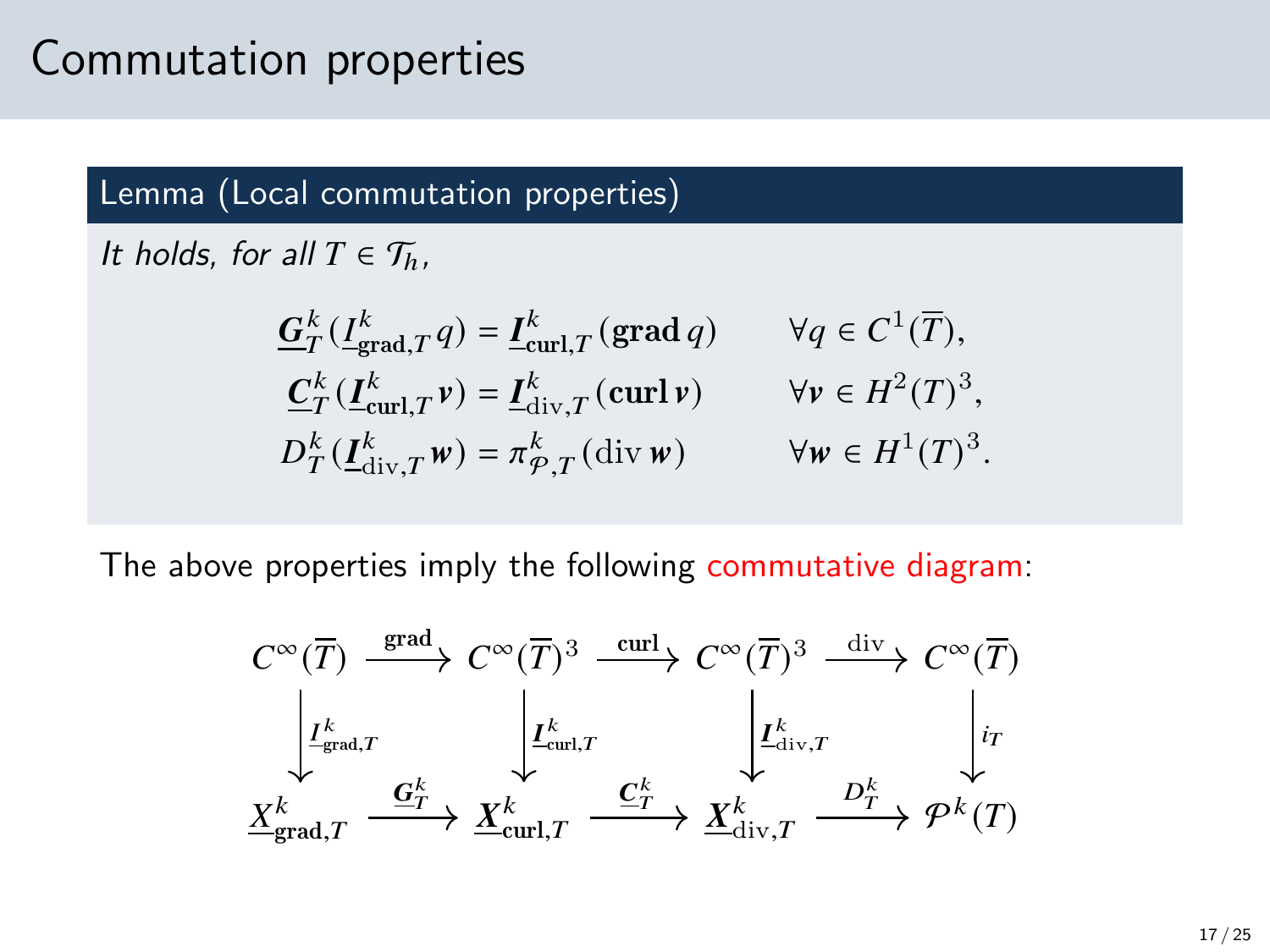### The three-dimensional case Local discrete  $L^2$ -products

**Emulating integration by part formulas, define the local potentials** 

$$
P_{\text{grad},T}^{k+1} : \underline{X}_{\text{grad},T}^{k} \to \mathcal{P}^{k+1}(T),
$$
  

$$
P_{\text{curl},T}^{k} : \underline{X}_{\text{curl},T}^{k} \to \mathcal{P}^{k}(T)^{3},
$$
  

$$
P_{\text{div},T}^{k} : \underline{X}_{\text{div},T}^{k} \to \mathcal{P}^{k}(T)^{3}
$$

Based on these potentials, we construct local discrete  $L^2$ -products

$$
(\underline{x}_T, \underline{y}_T)_{\bullet, T} = \underbrace{\int_T P_{\bullet, T} \underline{x}_T \cdot P_{\bullet, T} \underline{y}_T}_{\text{consistency}} + \underbrace{s_{\bullet, T} (\underline{x}_T, \underline{y}_T)}_{\text{stability}} \quad \forall \bullet \in \{\text{grad}, \text{curl}, \text{div}\}
$$

The  $L^2$ -products are polynomially exact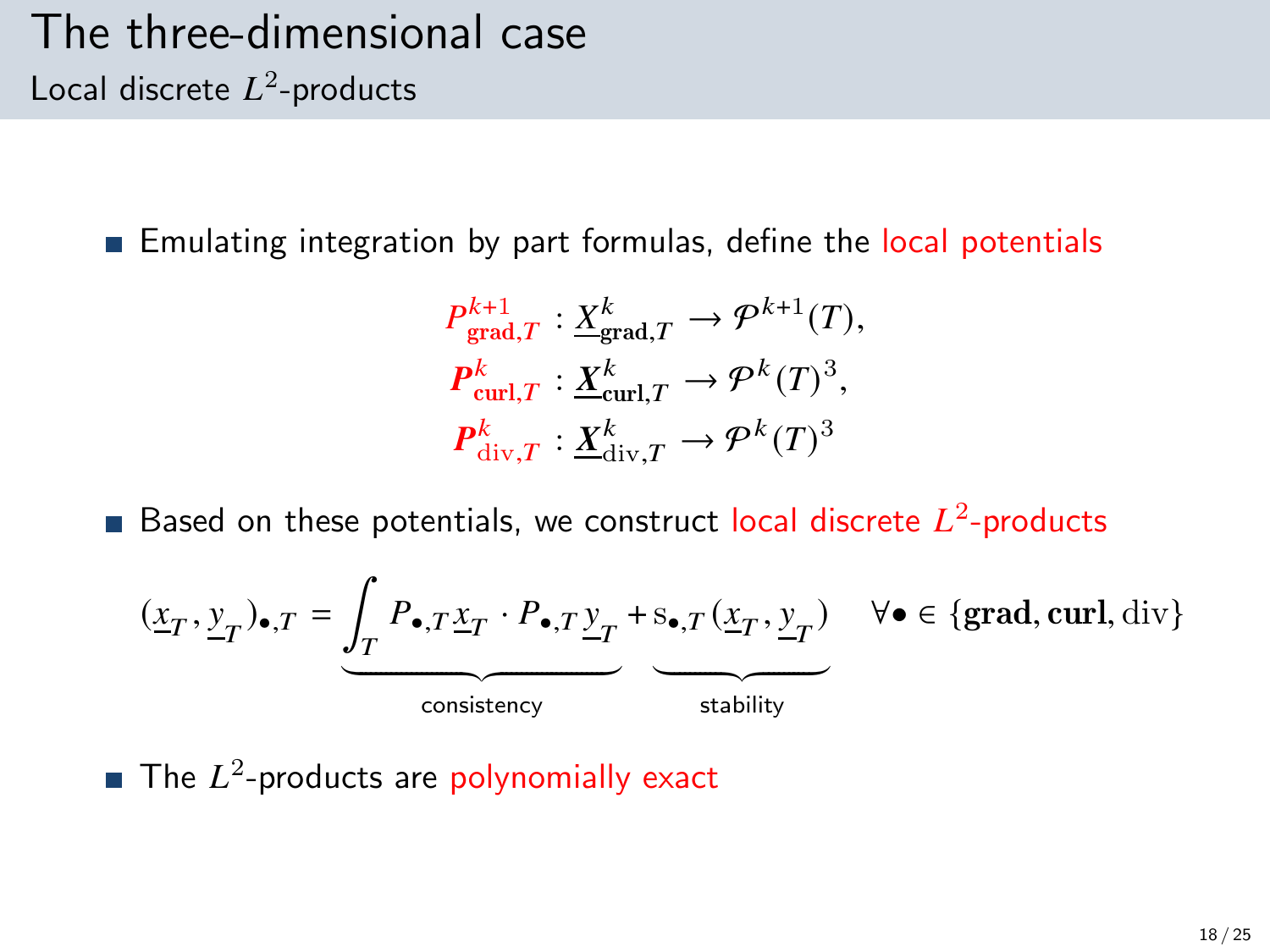### The three-dimensional case Global complex

**Let**  $\mathcal{T}_h$  be a polyhedral mesh with elements and faces of trivial topology Global DDR spaces are defined gluing boundary components:

$$
\underline{X}_{\text{grad},h}^k, \qquad \underline{X}_{\text{curl},h}^k, \qquad \underline{X}_{\text{div},h}^k
$$

Global operators are obtained collecting local components:

$$
\underline{G}_h^k: \underline{X}_{\text{grad},h}^k \to \underline{X}_{\text{curl},h}^k, \quad \underline{C}_h^k: \underline{X}_{\text{curl},h}^k \to \underline{X}_{\text{div},h}^k, \quad D_h^k: \underline{X}_{\text{div},h}^k \to \mathcal{P}^k(\mathcal{T}_h)
$$

leading to the complex

$$
\mathbb{R} \xrightarrow{I^k_{\text{grad},h}} \underline{X}^k_{\text{grad},h} \xrightarrow{\underline{\mathbf{G}}^k_h} \underline{X}^k_{\text{curl},h} \xrightarrow{\underline{\mathbf{C}}^k_h} \underline{X}^k_{\text{div},h} \xrightarrow{D^k_h} \mathcal{P}^k(\mathcal{T}_h) \xrightarrow{0} \{0\}
$$

Global  $L^2$ -products  $(\cdot, \cdot)_{\bullet, h}$  are obtained assembling element-wise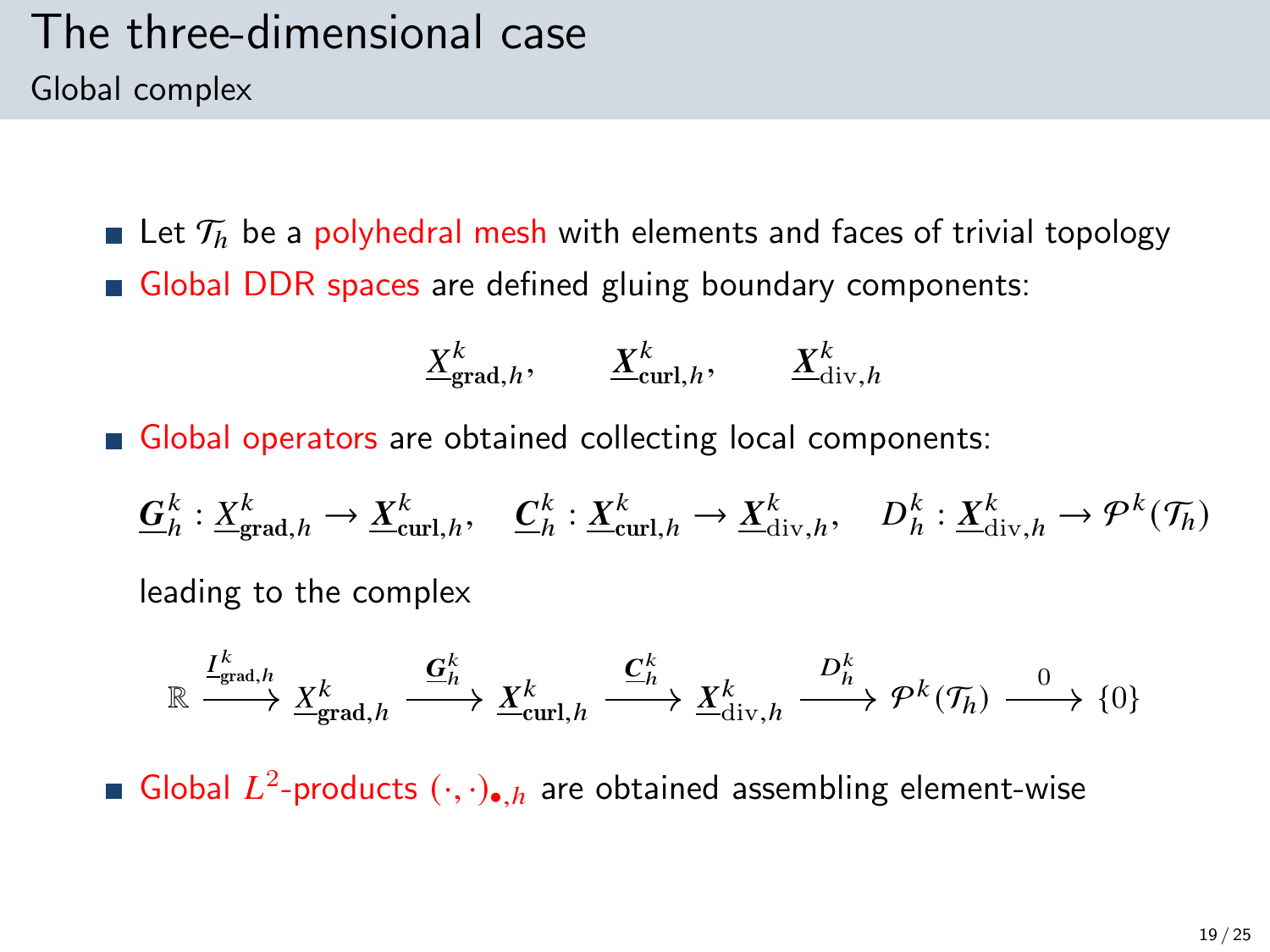#### Discrete problem

**■** Continuous problem: Find  $(σ, u) ∈ H$ (curl; Ω) ×  $H$ (div; Ω) s.t.

$$
\int_{\Omega} \sigma \cdot \tau - \int_{\Omega} u \cdot \operatorname{curl} \tau = 0 \qquad \forall \tau \in H(\operatorname{curl}; \Omega),
$$

$$
\int_{\Omega} \operatorname{curl} \sigma \cdot v + \int_{\Omega} \operatorname{div} u \operatorname{div} v = \int_{\Omega} f \cdot v \quad \forall v \in H(\operatorname{div}; \Omega)
$$

The DDR problem reads: Find  $(\underline{\sigma}_h, \underline{u}_h) \in \underline{X}_{\text{curl},h}^k \times \underline{X}_{\text{div},h}^k$  s.t.

$$
\begin{aligned} & (\underline{\sigma}_h, \underline{\tau}_h)_{\mathrm{curl},h} - (\underline{\boldsymbol{u}}_h, \underline{\boldsymbol{C}}_h^k \underline{\boldsymbol{\tau}}_h)_{\mathrm{div},h} = 0 & \forall \underline{\boldsymbol{\tau}}_h \in \underline{X}^k_{\mathrm{curl},h},\\ & (\underline{\boldsymbol{C}}_h^k \underline{\boldsymbol{\sigma}}_h, \underline{\boldsymbol{\nu}}_h)_{\mathrm{div},h} + \int_{\Omega} D^k_h \underline{\boldsymbol{u}}_h \, D^k_h \underline{\boldsymbol{\nu}}_h = l_h(\underline{\boldsymbol{\nu}}_h) & \forall \underline{\boldsymbol{\nu}}_h \in \underline{X}^k_{\mathrm{div},h} \end{aligned}
$$

Stability follows as in the continuous case using exactness properties of

$$
\mathbb{R} \xrightarrow{\frac{I^k}{\text{grad},h}} \underline{X}^k_{\text{grad},h} \xrightarrow{\underline{G}^k_h} \underline{\boldsymbol{X}}^k_{\text{curl},h} \xrightarrow{\underline{\boldsymbol{C}}^k_h} \underline{\boldsymbol{X}}^k_{\text{div},h} \xrightarrow{\boldsymbol{D}^k_h} \boldsymbol{\mathcal{P}}^k(\mathcal{T}_h) \xrightarrow{0} \{0\}
$$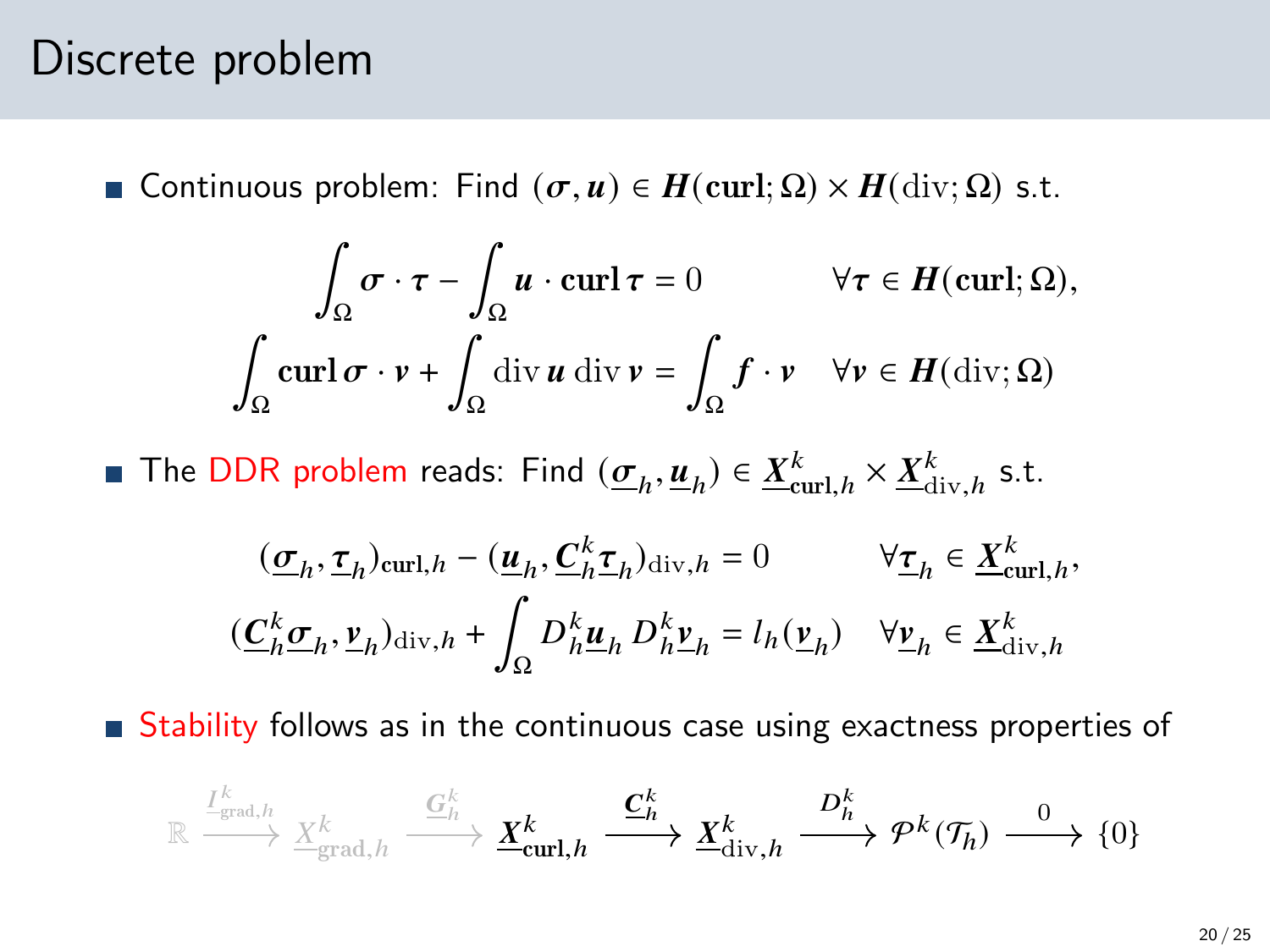#### Theorem (Error estimate)

Assume  $b_1 = b_2 = 0$ ,  $\sigma \in C^0(\overline{\Omega})^3 \cap H^{k+2}(\mathcal{T}_h)^3$ ,  $u \in C^0(\overline{\Omega})^3 \cap H^{k+2}(\mathcal{T}_h)^3$ , and set

$$
(\underline{\varepsilon}_h, \underline{\varepsilon}_h) \coloneqq (\underline{\sigma}_h - \underline{I}_{\operatorname{curl},h}^k \sigma, \underline{u}_h - \underline{I}_{\operatorname{div},h}^k u).
$$

Then, we have the following error estimate:

$$
\begin{aligned} ||(\underline{\epsilon}_h,\underline{e}_h)||_h &\leq Ch^{k+1} \Big( |\operatorname{curl} \sigma|_{H^{k+1}(\mathcal{T}_h)^3} + |\sigma|_{H^{(k+1,2)}(\mathcal{T}_h)^3} \\&\qquad + |u|_{H^{k+1}(\mathcal{T}_h)^3} + |u|_{H^{k+2}(\mathcal{T}_h)^3} \Big), \end{aligned}
$$

with  $\lVert \cdot \rVert_h$  discrete (graph)  $H(\text{curl}; \Omega) \times H(\text{div}; \Omega)$  norm and C depending only on  $\Omega$ , k, and mesh regularity.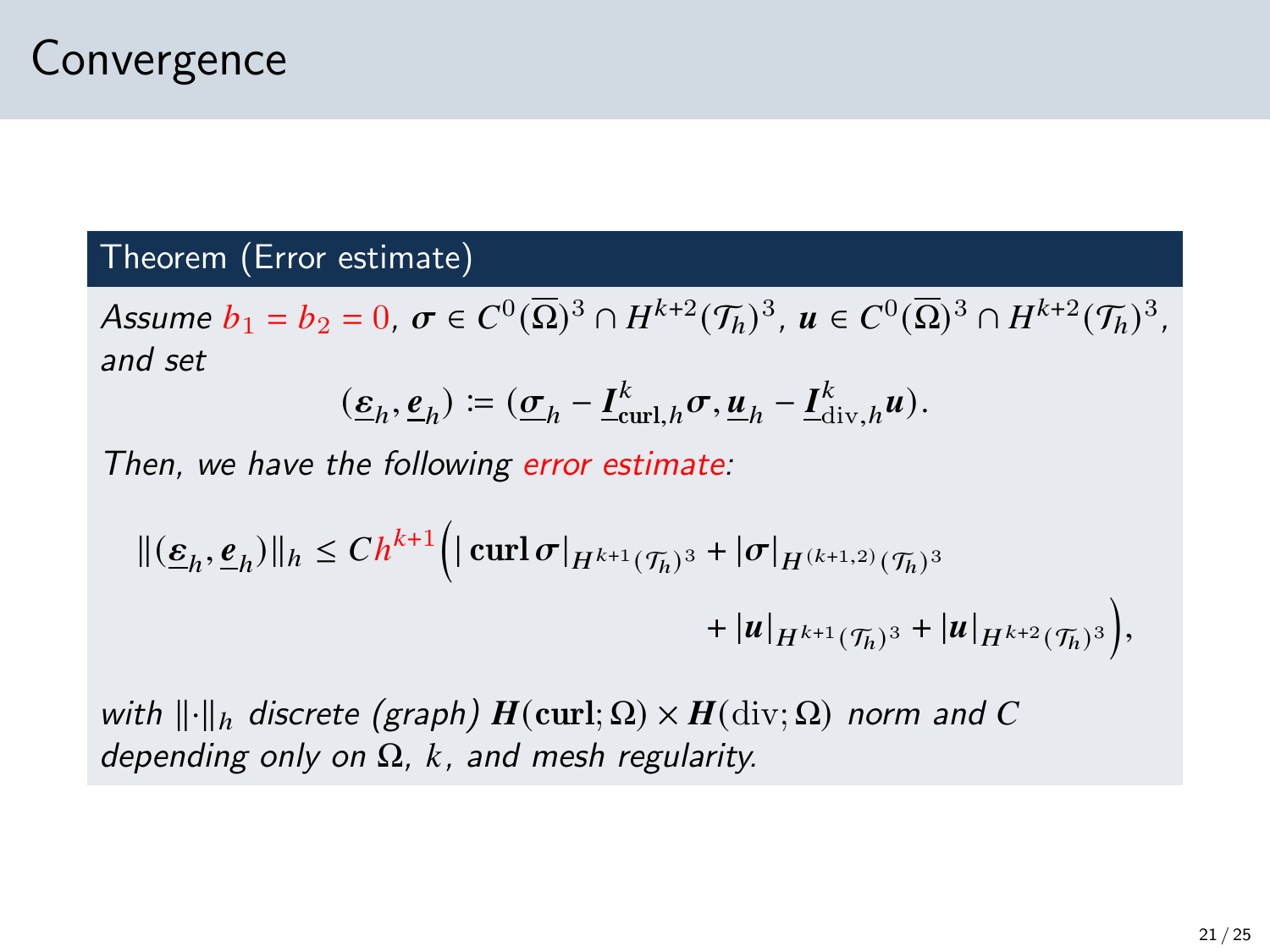## **Consistency**

The proof hinges on the following key result:

Theorem (Adjoint consistency for the curl)

Let  $\mathcal{E}_{\text{curl},h} : (C^0(\overline{\Omega})^3 \cap \mathbf{H}_0(\text{curl};\Omega)) \times \underline{X}^k_{\text{curl},h} \to \mathbb{R}$  be s.t.

$$
\mathcal{E}_{\mathrm{curl},h}(\mathbf{w},\underline{\mathbf{v}}_h) \coloneqq \sum_{T \in \mathcal{T}_h} \left[ (\underline{\mathbf{I}}_{\mathrm{div},T}^k \mathbf{w}_{|T}, \underline{\mathbf{C}}_T^k \underline{\mathbf{v}}_T)_{\mathrm{div},T} - \int_T \mathrm{curl}\,\mathbf{w} \cdot \boldsymbol{P}_{\mathrm{curl},T}^k \underline{\mathbf{v}}_T \right].
$$

Then, for all  $w \in C^0(\overline{\Omega})^3 \cap \mathbf{H}_0(\text{curl}; \Omega)$  s.t.  $w \in H^{k+2}(\mathcal{T}_h)^3$ .  $\forall \underline{v}_h \in \underline{X}_{\text{curl},h}^k$ 

$$
\begin{aligned} |\mathcal{E}_{\text{curl},h}(\boldsymbol{w},\underline{\boldsymbol{v}}_h)| &\leq h^{k+1} \left( |\boldsymbol{w}|_{H^{k+1}(\mathcal{T}_h)^3} + |\boldsymbol{w}|_{H^{k+2}(\mathcal{T}_h)^3} \right) \\ &\times \left( \|\underline{\boldsymbol{v}}_h\|_{\text{curl},h} + \|\underline{\boldsymbol{C}}_h^k \underline{\boldsymbol{v}}_h\|_{\text{div},h} \right). \end{aligned}
$$

#### Similar results can be proved for the gradient and the divergence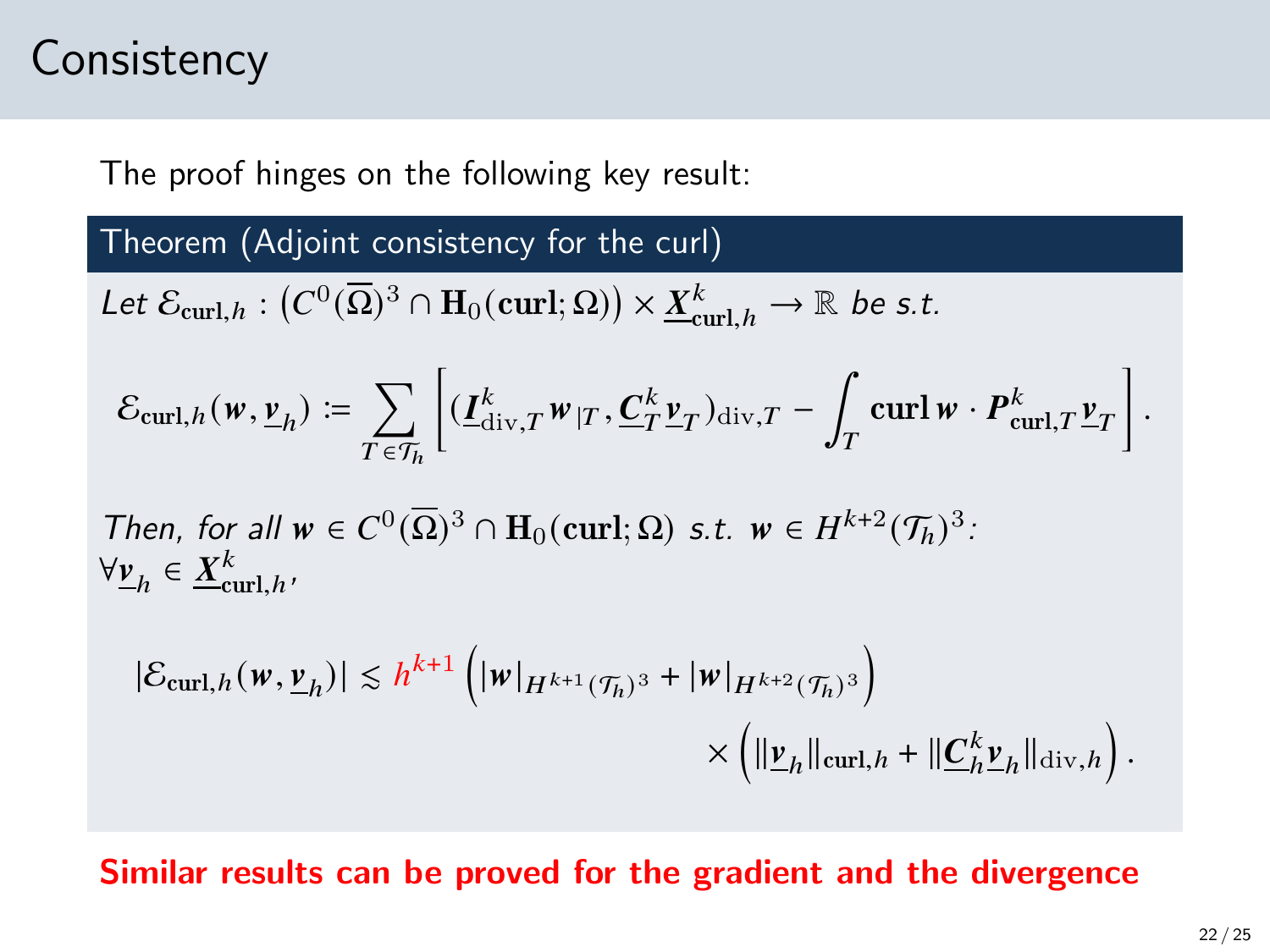### Numerical examples

Convergence in the energy norm

<span id="page-22-0"></span>

Figure: Energy error versus mesh size  $h$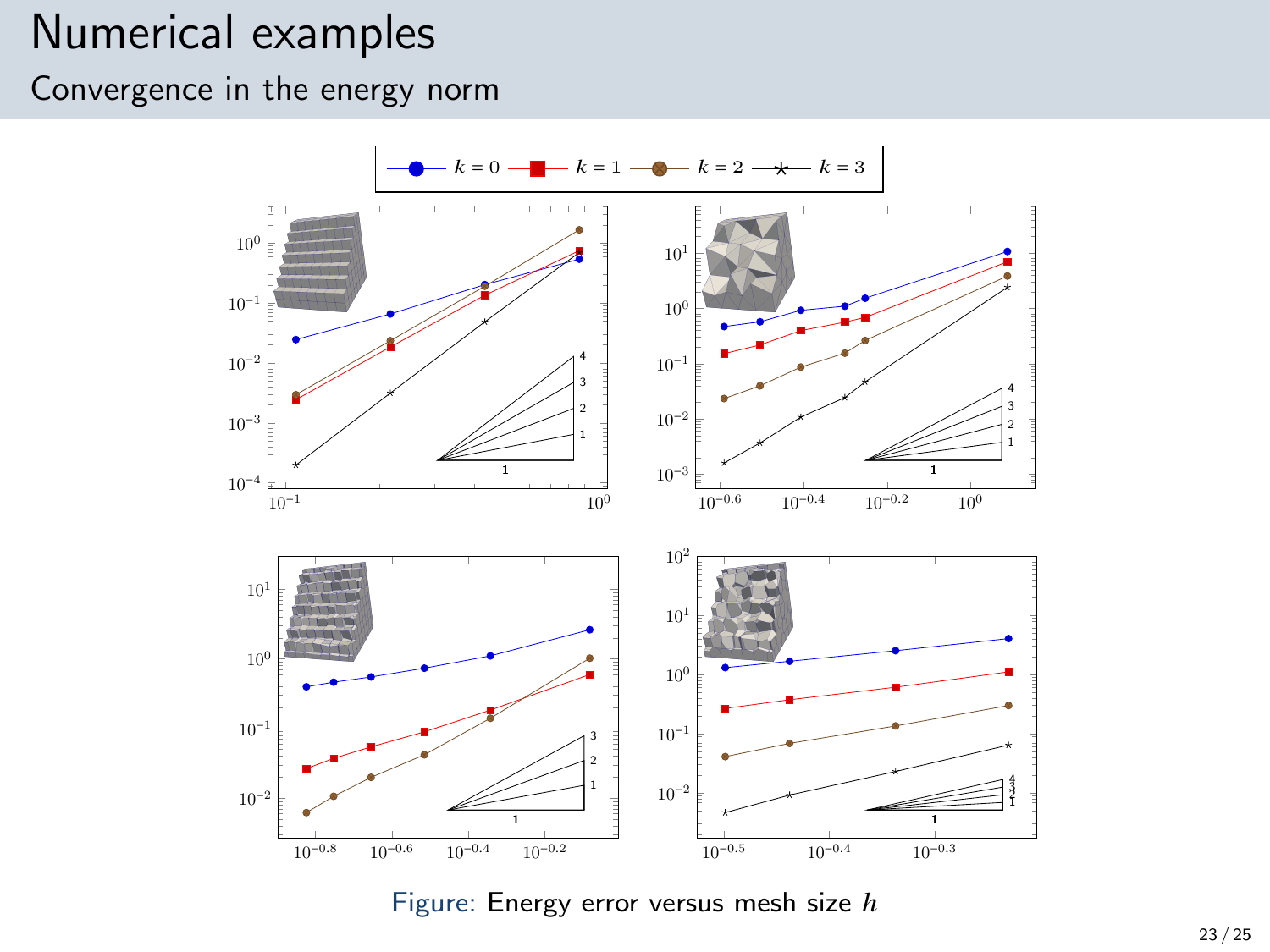### References I

<span id="page-23-1"></span>

#### Arnold, D. (2018).

Finite Element Exterior Calculus. SIAM.



Beirão da Veiga, L., Brezzi, F., Dassi, F., Marini, L. D., and Russo, A. (2018).

Lowest order virtual element approximation of magnetostatic problems. Comput. Methods Appl. Mech. Engrg., 332:343–362.

<span id="page-23-2"></span>

Bonelle, J. and Ern, A. (2014).

Analysis of compatible discrete operator schemes for elliptic problems on polyhedral meshes. ESAIM: Math. Model. Numer. Anal., 48:553–581.

<span id="page-23-0"></span>

#### Bossavit, A. (1988).

Whitney forms: a class of Finite Elements for three-dimensional computation in electromagnetism. IEEE Proceedings A, 135:493–500.



Brezzi, F., Lipnikov, K., and Shashkov, M. (2005).

Convergence of the mimetic finite difference method for diffusion problems on polyhedral meshes. SIAM J. Numer. Anal., 43(5):1872–1896.



#### Codecasa, L., Specogna, R., and Trevisan, F. (2009).

Base functions and discrete constitutive relations for staggered polyhedral grids. Comput. Methods Appl. Mech. Engrg., 198(9-12):1117–1123.



#### Di Pietro, D. A. and Droniou, J. (2021a).

An arbitrary-order discrete de Rham complex on polyhedral meshes: Exactness, poincaré inequalities, and consistency.

<span id="page-23-3"></span>

#### Di Pietro, D. A. and Droniou, J. (2021b).

An arbitrary-order method for magnetostatics on polyhedral meshes based on a discrete de Rham sequence. J. Comput. Phys., 429(109991).